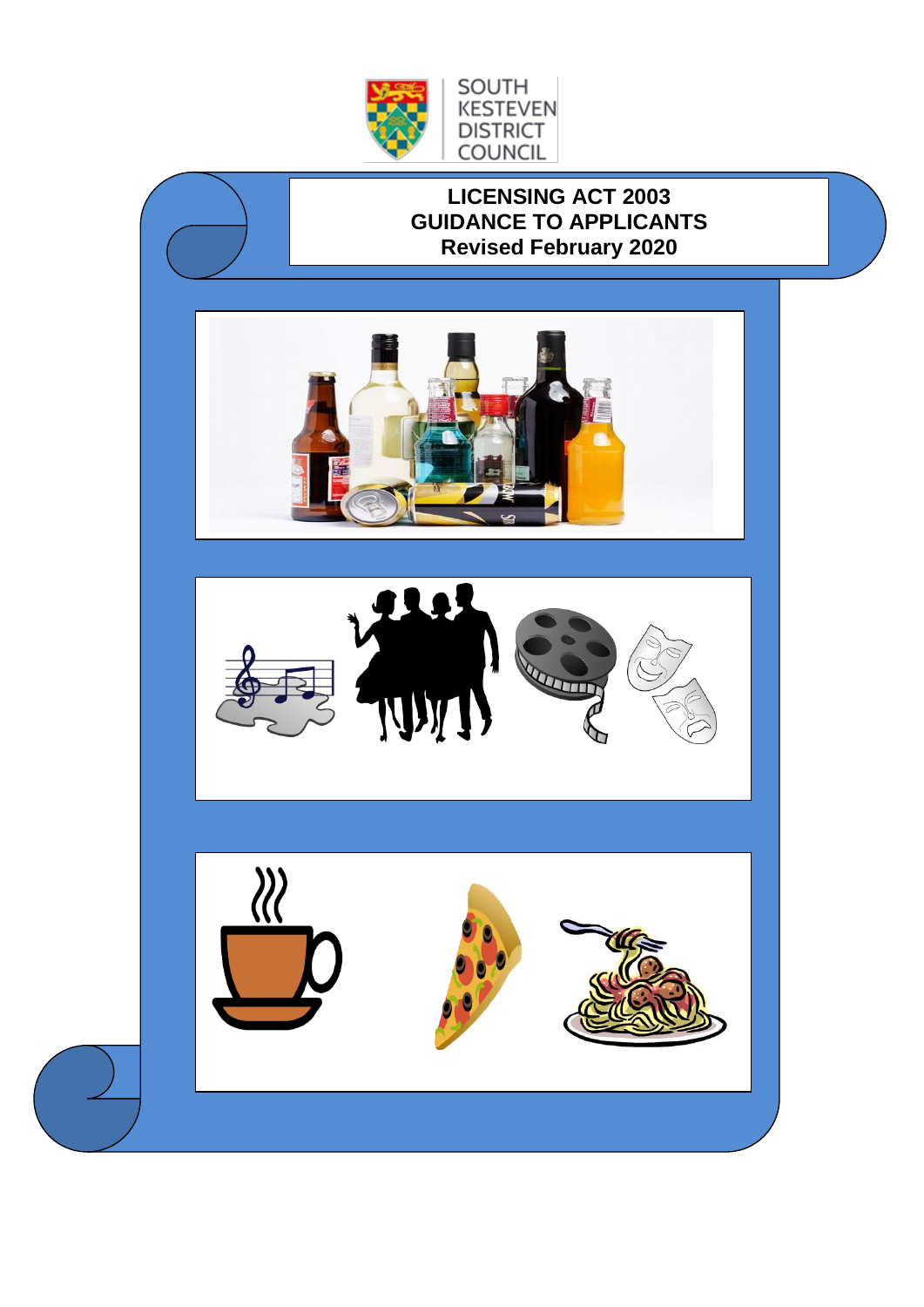# **SECTION 1**

## **SECTION 2**

# **SECTION 3**

| Application for the grant of a Premises Licence or Club Premises Certificate  14 |  |
|----------------------------------------------------------------------------------|--|
| Application to vary a Premises Licence or Club Premises Certificate  14          |  |
|                                                                                  |  |
|                                                                                  |  |
|                                                                                  |  |

# **SECTION 4**

|--|--|--|--|

## **SECTION 5**

|--|

## **SECTION 6**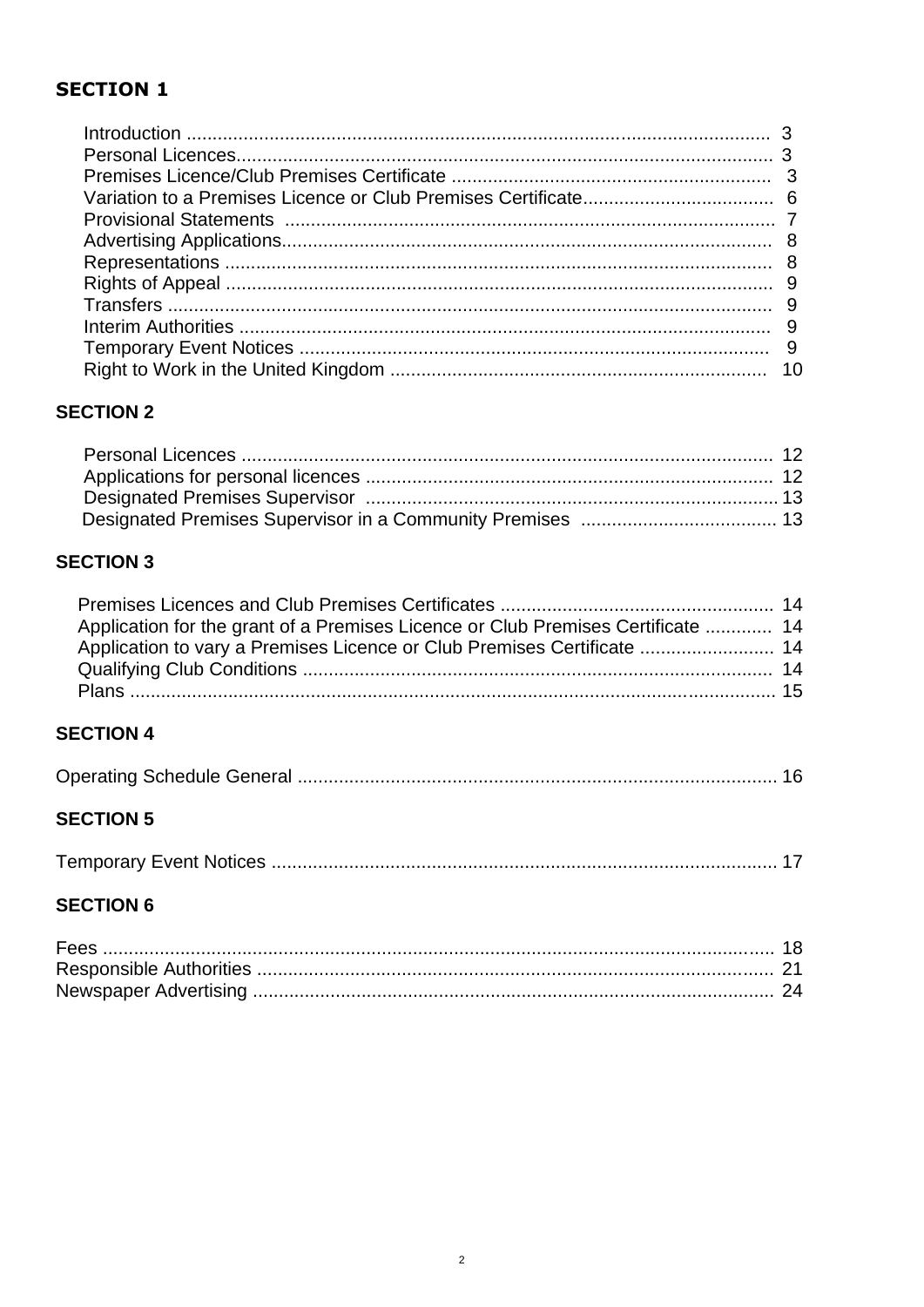## **SOUTH KESTEVEN DISTRICT COUNCIL**

## **Licensing Act 2003**

## **Guidance to Applicants revised March 2019**

## **Introduction**

This document is intended to offer guidance to applicants for licences or certificates or those who may give notice of temporary events to the South Kesteven District Council (the licensing authority). It provides the basic information to help make an application.

The four cornerstones of the licensing regime are:

- The Licensing Act 2003 (the 2003 Act) and Regulations made under it;
- **The Statutory Guidance issued by the Home Office;**
- **•** The four licensing objectives:
	- ❖ Prevention of Crime and Disorder,
	- ❖ The prevention of Public Nuisance;
	- ❖ The promotion of Public safety; and
	- ❖ The protection of Children from harm.
	- And
- The Statement of Licensing policy issued by the licensing authority.

This guidance should be read in conjunction with the Statement of Licensing Policy issued by the licensing authority, which should assist, applicants understand how it will administer the licences and authorisations and what it considers as important.

## **Personal Licences**

A personal licence is a licence held by a particular individual to permit that person to authorise the sale by retail of alcohol from a premises that is suitably licensed for the purposes of selling alcohol. A personal licence is not required for any other licensable activity including the supply of alcohol authorised under a Club Premises Certificate.

Applications for a personal licence should only be made to the licensing authority where the applicant normally resides. The applicant must be over 18 years of age.

Only one personal licence can be held and there is no expiry date.

For further details, please see Section 2.

## **Premises Licence/Club Premises Certificate**

A premises licence or club premises certificate authorises the use of any premises, (which not only includes a building or part of a building but also includes the open air, part of the highway, a vehicle, vessel, a moveable structure, a temporary structure or any place or a part of any premises), for licensable activities.

A **Premises Licence** permits the following licensable activities to take place on premises:

- The sale by retail of alcohol;
- The provision of regulated entertainment; and
- The provision of late night refreshment.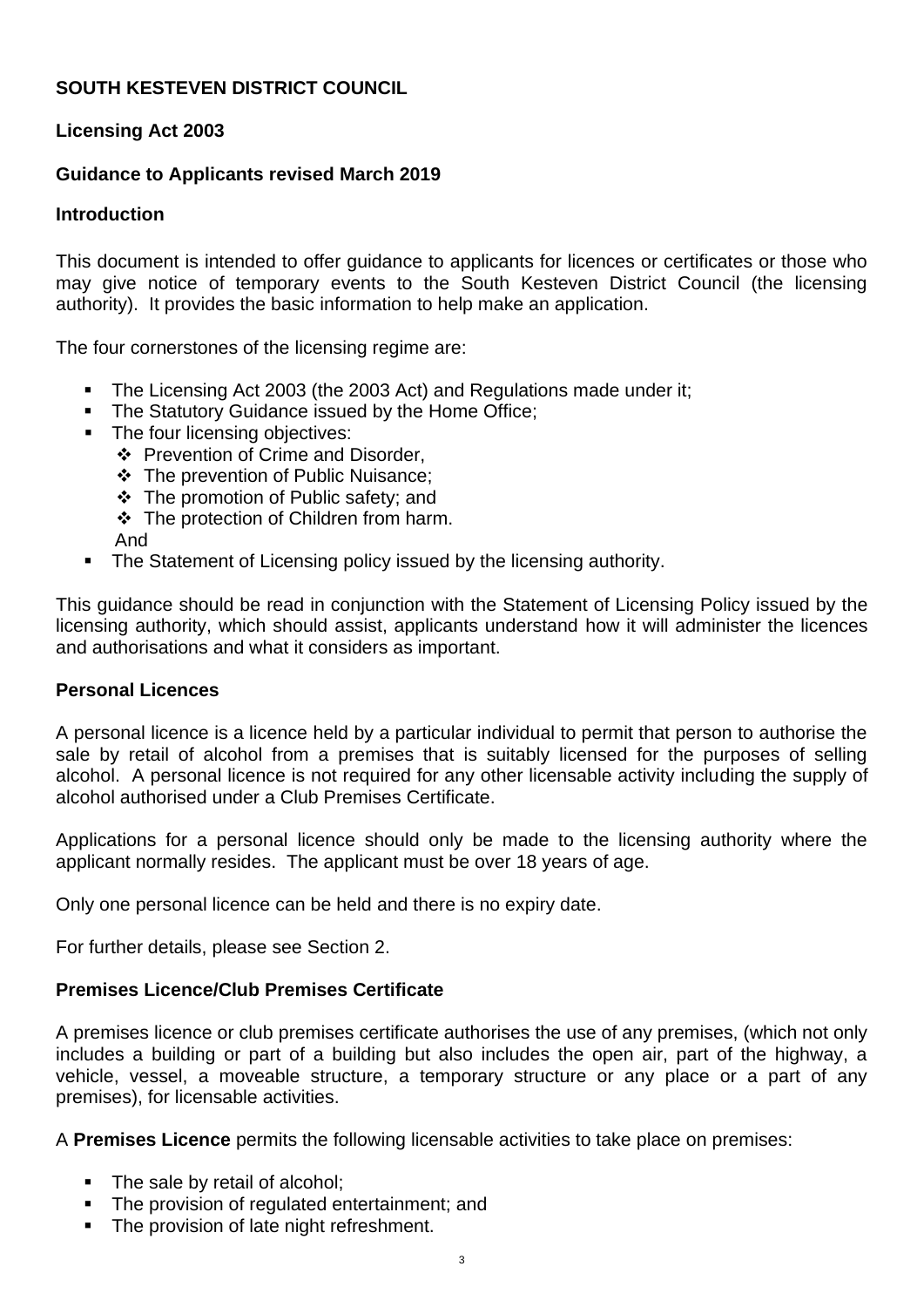Regulated entertainment is:

## ▪ **A performance of a play**

*No licence is required for performances between 08.00 and 23.00 on any day provided the audience does not exceed 500.*

▪ **An exhibition of a film**

No licence is required for 'not-for-profit' film exhibition held in community premises between 08.00 and 23.00 on any day provided that the audience does not exceed 500 and the organiser (a) gets consent to the screening from a person who is responsible for the premises; and (b) ensures that each such screening abides by age classification ratings.

#### ▪ **An indoor sporting event** No licence is required for an event between 08.00 and 23.00 on any day, provided that those present do not exceed 1,000.

#### ▪ **Boxing or wrestling entertainment**

No licence is required for a contest, exhibition or display of Greco-Roman wrestling, or freestyle wrestling between 08.00 and 23.00 on any day, provided that the audience does not exceed 1000.

Combined fighting sports – defined as a contest, exhibition or display which combines boxing or wrestling with one or more martial arts – are licensable as a boxing or wrestling entertainment rather than an indoor sporting event.

## ▪ **Any playing of recorded music**

No licence permission is required for:

- ➢ Any playing of recorded music between 08.00 and 23.00 on any day on premises authorised to sell alcohol for consumption on those premises, provided that the audience does not exceed 500.
- $\triangleright$  Any playing of recorded music between 08.00 and 23.00 on any day, in a church hall, village hall, community hall or other similar community premise that is not licensed by a premises to sell alcohol provided that (a) the audience does not exceed 500, and (b) the organiser gets consent for the performance from a person who is responsible for the premises.
- ➢ Any playing of recorded music between 08.00 and 23.00 on any day, at the nonresidential premises of (i) a local authority or (ii) a school (iii) a hospital, provided that the audience does not exceed 500 and the organiser gets consent for the performance on the relevant premises.

## A performance of live music

No licence permission is required for:

- ➢ A performance of unamplified live music between 08.00 and 23.00 on any day, on any premises.
- ➢ A performance of amplified live music between 08.00 and 23.00 on any day on premises authorised to sell alcohol for consumption on those premises, provided that the audience does not exceed 500.
- $\triangleright$  A performance of amplified live music between 08.00 and 23.00 on any day, in a church hall, village hall, community hall or other similar community premises that is not licensed by a premises licence to sell alcohol provided that the audience does not exceed 500 and the organiser gets consent for the performance from a person who is responsible for the premises.
- ➢ A performance of amplified live music between 08.00 and 23.00 on any day, at the non-residential premises of a local authority, school or a hospital provided that the organiser gets consent from the relevant person.
- ➢ A performance of amplified live music between 08:00 and 23:00 on any day, at the non-residential premises of (i) a local authority, or (ii) a school, or (iii) a hospital, provided that (a) the audience does not exceed 500. And (b) the organiser gets consent for the performance on the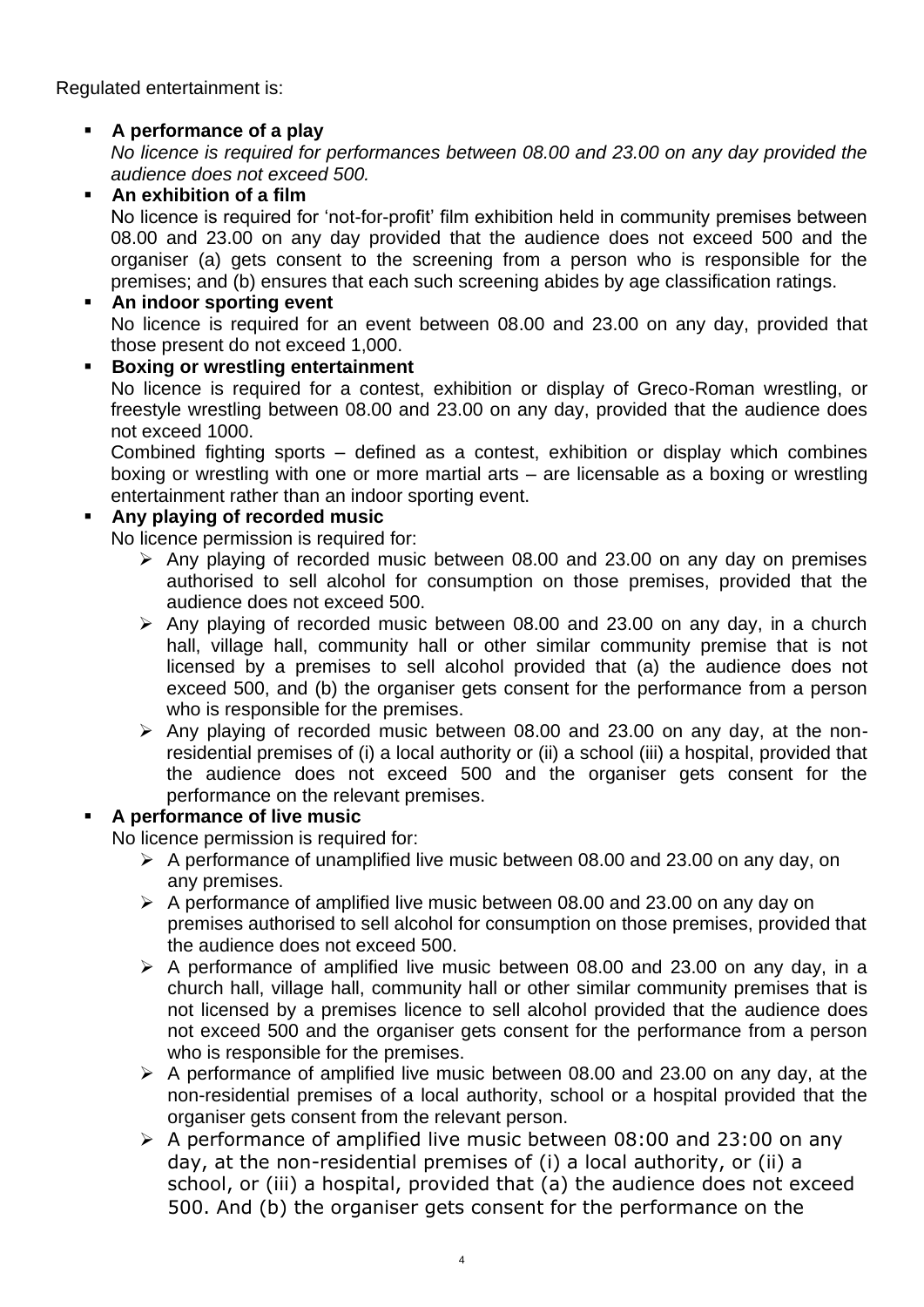relevant premises from; (i) the local authority concerned, or (ii) the school or (iii) the health care provider for the hospital.

- **Dance**
	- No licence is required for performances between 08:00 and 23:00 on any day, provided that the audience does not exceed 500. However, a performance which amounts to adult entertainment remains licensable.

## **Workplaces exemptions**

You no longer need a licence to put on live music in a workplace if the performance takes place between 8am and 11pm to an audience of less than 500 people.

Schools, colleges, village and church halls are all classified as workplaces, though the workplace exemption doesn't apply if they have a licence to sell alcohol. But you can check with the venue if their licence allows for your performance.

Further details are available on request and on the council's website. [www.southkesteven.gov.uk](http://www.southkesteven.gov.uk/)

**An application for a premises licence** can be made by a person who is at least 18 years of age, who is carrying on or proposes to carry on a business, which involves the use of the premises for licensable activities. The applicant need not be the holder of a personal licence. An application may be made by several persons and persons can include a business or partnership, or other prescribed persons such as individuals acting as representatives for a company or individual.

If the premises are leased, the freeholder has a right to inform the licensing authority that they own, part own, or occupy the premises and they have a right to know of any applications, notices and request other information.

If the licensable activities include the retail sale of alcohol, then the application must include details of a personal licence holder willing to undertake the role of DPS and that consent must be given in writing (see Section 2).

For further details, please see Section 3.

**A Club premises certificate** permits the following licensable activities to take place on "qualifying club" premises and club committee members should consider the changes to the Licensing Act 2003 that may affect their premises:

- The supply of alcohol by or on behalf of a club to, or to the order of, a member of the club;
- Sale by retail of alcohol by or on behalf of a club to a guest of a member of the club for consumption on the clubs' premises
- The provision of regulated entertainment; and
- $\blacksquare$  The provision of late night refreshment see above for the definition of regulated entertainment.

A full list of conditions a club has to meet to become a "qualifying club" can be found in Section 3.

A Club Premises Certificate does not need a personal licence holder or anyone identified as a Designated Premises supervisor as there is no supply of alcohol by retail taking place. Alcohol may be bought by the club for the members and the money being passed across the bar is to maintain equity between members. The club rule book should make clear the club's policy for guests.

Clubs should carefully consider whether they should apply for a club premises certificate or a premises licence. Many existing registered clubs have rules that allow them to hire out function rooms to members and the member's own guests or to persons other than members. Clubs are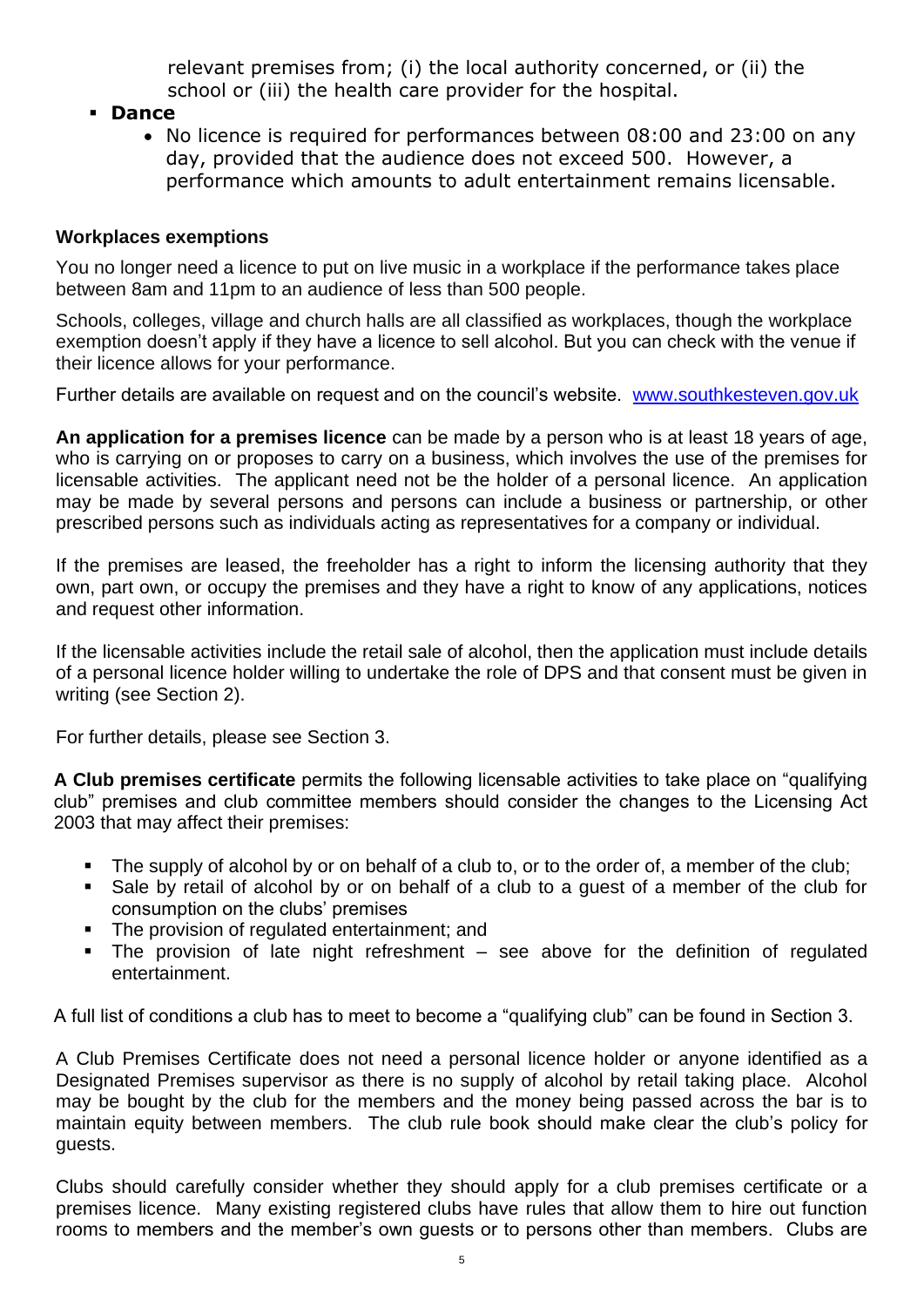therefore recommended to look to their rules and take legal advice as to what permission to apply for.

Please note that the secretary of a club can commit various offences if changes are not notified to the licensing authority in respect of club rules or registered address of club premises.

You may not apply for either a premises licence or a club premises certificate if you or any of your committee members are under 18 years of age.

For further details, please see Section 3.

The application for the grant of either a premises licence or club premises certificate will need to include an operating schedule.

Applicants for premises licences or club premises certificates are expected to conduct a thorough risk assessment with regard to the licensing objectives when preparing their applications. This risk assessment will indicate any necessary steps to be set out in an operating schedule to promote the four licensing objectives.

Operating schedules, which form part of an application, will be considered by professional experts within the responsible authorities (e.g. the police, fire, environmental health officers), when applicants copy applications for premises licences and club premises certificates to them. For further details, please see Section 4.

The application will have to be copied to responsible authorities and advertised for the benefit of interested parties.

Responsible authorities and residents and businesses are free to raise relevant representations, which relate to the promotion of the licensing objectives, about the proposals contained in an application.

For further details of fees and contact details for responsible authorities, please see Section 6.

#### **Variations**

#### **Major Variation to a Premises Licence or Club Premises Certificate**

If any application to vary concerns a major variation the application will need to include an operating schedule. The application will have to be copied to responsible authorities and advertised for the benefit of interested parties.

A major variation is one that does not relate simply to a change of the name or address of someone named in the licence or an application to vary the licence to specify a new individual as the designated premises supervisor.

For further details, please see Section 3

Applicants for major variations of such licences are expected to conduct a thorough risk assessment with regard to the licensing objectives when preparing their applications. This risk assessment will indicate any necessary steps to be set out in an operating schedule to promote the four licensing objectives.

Operating schedules, which form part of an application, should be considered by professional experts within the responsible authorities, when applicants copy applications for variations to them.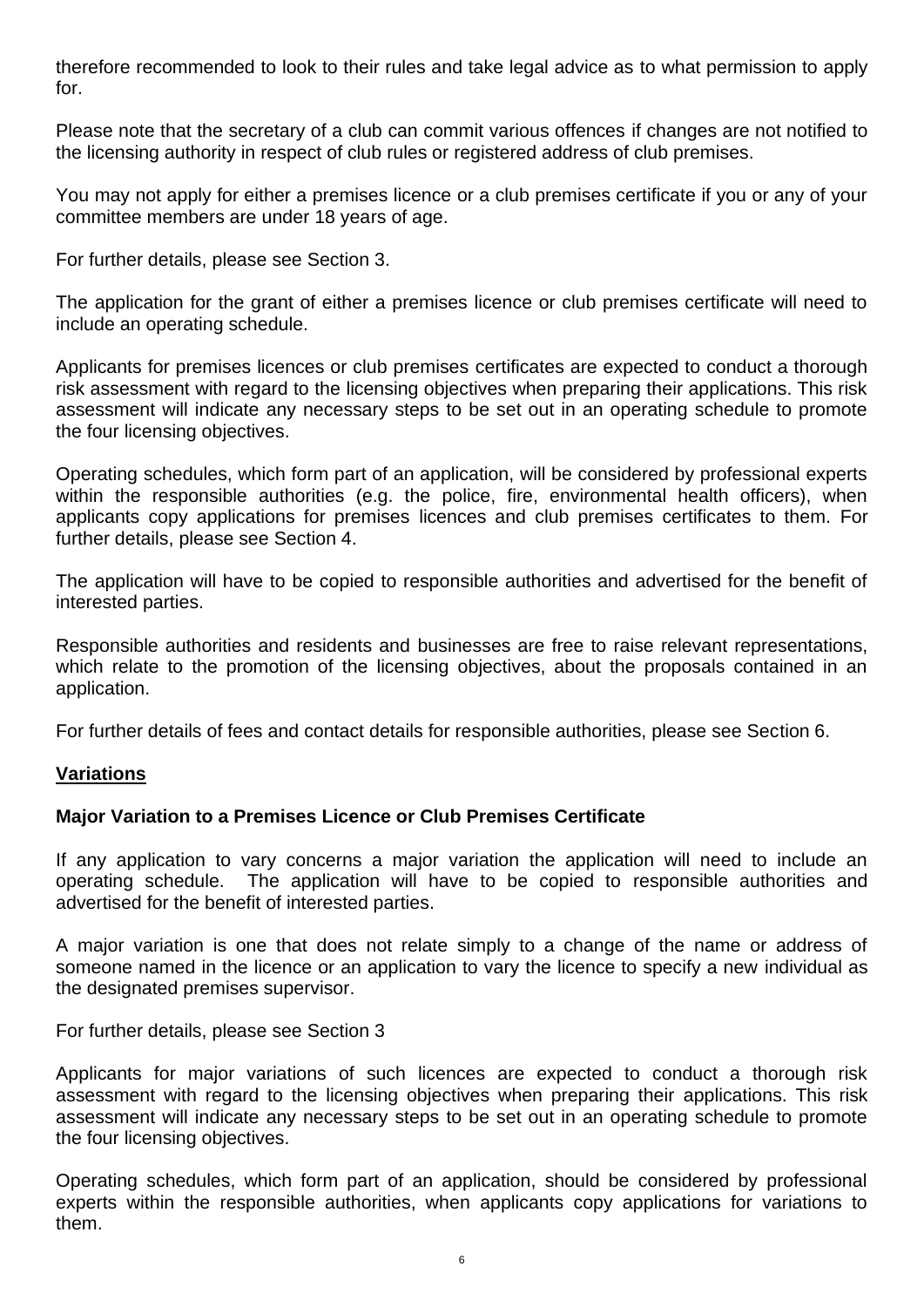For further details, please see Section 4.

Responsible authorities and residents and businesses are free to raise relevant representations, which relate to the promotion of the licensing objectives, about the proposals contained in an application.

For further details of fees and contact details for responsible authorities, please see Section 6.

## **Minor Variations to a Premises Licence or Club Premises Certificate**

The Department of Culture Media and Sport introduced, through a simplified procedure, a minor variation process, to avoid the cost to local businesses when making changes that will not impact on the promotion of the Licensing Objectives.

There are four general categories for minor variations

- 1) Minor Changes to the structure or layout of a premises
- 2) Small adjustments to licensing hours
- 3) The removal of out of date, irrelevant or unenforceable conditions or the addition of volunteered conditions
- 4) The addition of certain licensable activities

### **Please note this process cannot be used to add or increase hours for the sale of alcohol.**

There is no requirement to advertise in the paper or send copies of your application to the responsible authorities, the licensing team will automatically consult the responsible authorities and take into consideration their views when making a decision.

There is a requirement to advertise on site for 10 working days starting the day after the application is given to the Licensing Team at South Kesteven District Council, between day eleven and day fifteen the Licensing Team will make a decision taking into account any comments made by interested parties and you will be informed.

#### **There is no right of appeal against this decision and you are advised to talk to the Licensing Team before starting this process.**

The licensing authority strongly suggests you seek advice from the licensing team BEFORE undertaking any variation. Further information is available from the licensing team.

#### **Provisional Statements**

Where premises are being or are about to be constructed for the purpose of being used for one or more licensable activities, or are being or about to be extended or otherwise altered for that purpose, the necessary investment may not be committed unless investors have some assurance not only that the project has appropriate planning permission but that they have some degree of assurance that a premises licence covering the desired licensable activities would be granted for the premises when the building work is completed. In such circumstances an application for a Provisional Statement may be made.

If the details necessary to complete an application for a premises licence are known, then such an application can be made. However, it may be that details of the actual operation are not known and it is therefore open for application to be made for a Provisional Statement.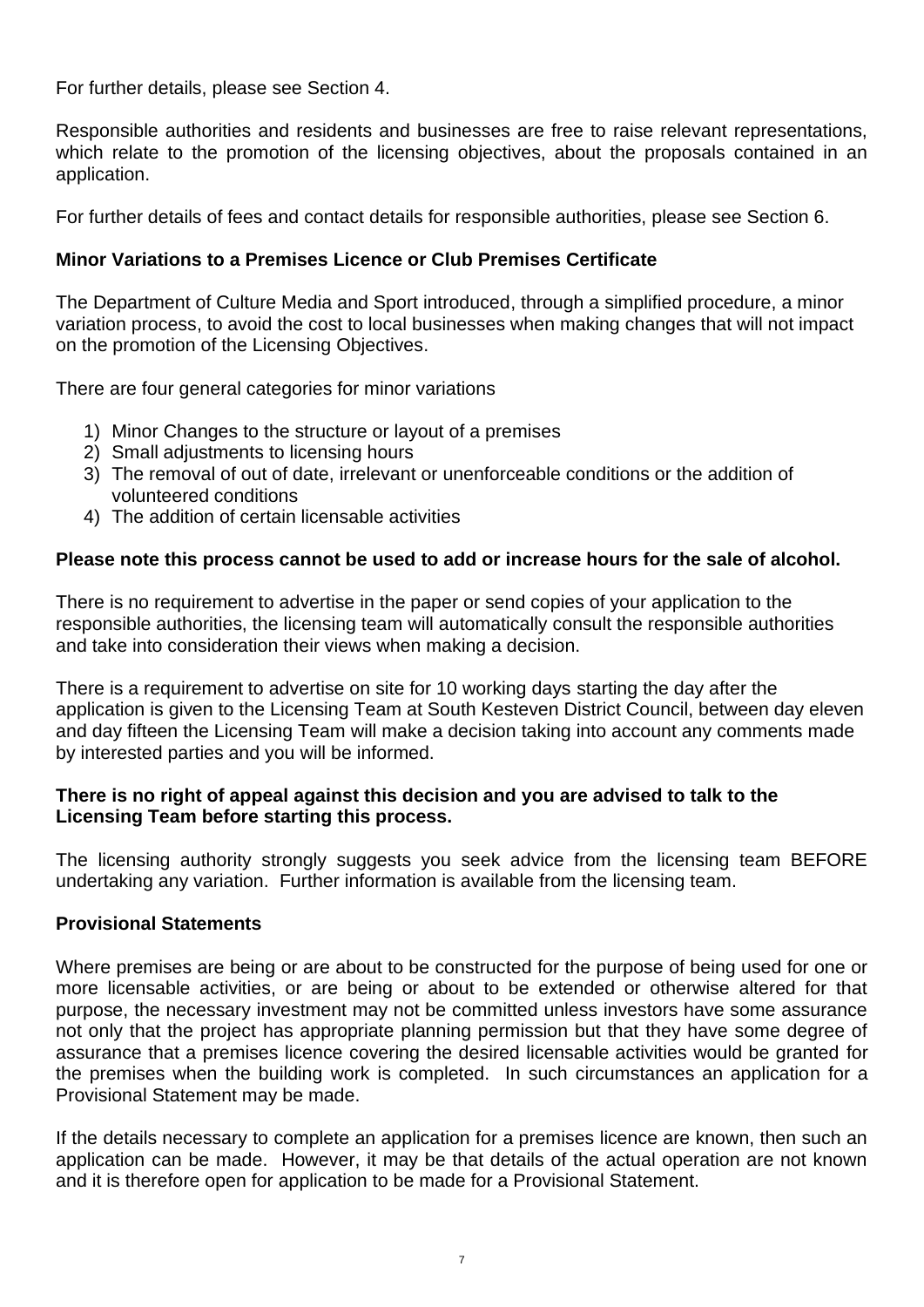The procedure is similar to that of an application for a premises licence. If such an application is granted, then subject to there being no material changes to the project, investors etc can be confident that a premises licence will be granted.

The grant of any licence under this Act does not indicate planning consent will be granted, nor should the grant of planning consent imply the granting of licence under this legislation.

For further details, please see Section 3

## **Advertising Applications**

In the case of an application for the grant of, or variation to, a premises licence or club premises certificate, or a provisional statement, the application must be displayed and advertised.

Applications must be displayed in a prominent position at or on the premises concerned. There are regulations concerning the format of the actual form the notice must take. This notice must be displayed for not less than 28 consecutive days starting on the day after the day the application was made. The applicant must also advertise the application in a local newspaper circulating in the district such as the Grantham Journal or Stamford Mercury.

The newspaper notice must be circulated on at least one occasion not more than 10 working days after the giving of the application to the licensing authority, both the newspaper notice and the notice for the application will contain the following information:

- **•** The relevant licensable activities proposed to carry on at the premises;
- The proposed changes of the application;
- The name of the applicant;
- The postal address of the premises, or if not applicable a description of the premises concerned;
- Details of where the register of the licensing authority is held and where it can be inspected;
- The dates between which an interested party or a responsible authority may make representations to the licensing authority;
- A statement that all representations must be made in writing; and
- A statement that it is an offence knowingly or recklessly to make a false statement in connection with an application and the maximum fine for which a person is liable on summary conviction for the offence.
- The notice displayed on the premises must be A4 or larger, pale blue in colour, legibly printed in size 16 or larger.
- **There are further regulations in respect of displaying the notice.**

(These requirements may be subject to change by regulation).

## **Representations**

If a representation from any interested party or responsible authority has been received, the licensing authority will decide whether the representation is relevant. If found relevant, the licensing team will consider arranging a mediation meeting between the relevant parties for them to try and find a reasonable compromise. If this informal process is unsuccessful, a hearing before the licensing committee will ensue. All relevant parties will be notified. The licensing committee or sub-committee will make a decision and the details of that decision will be circulated to the parties concerned.

There is separate guidance and an application form for making representations available on the website [www.southkesteven.gov.uk.](http://www.southkesteven.gov.uk/)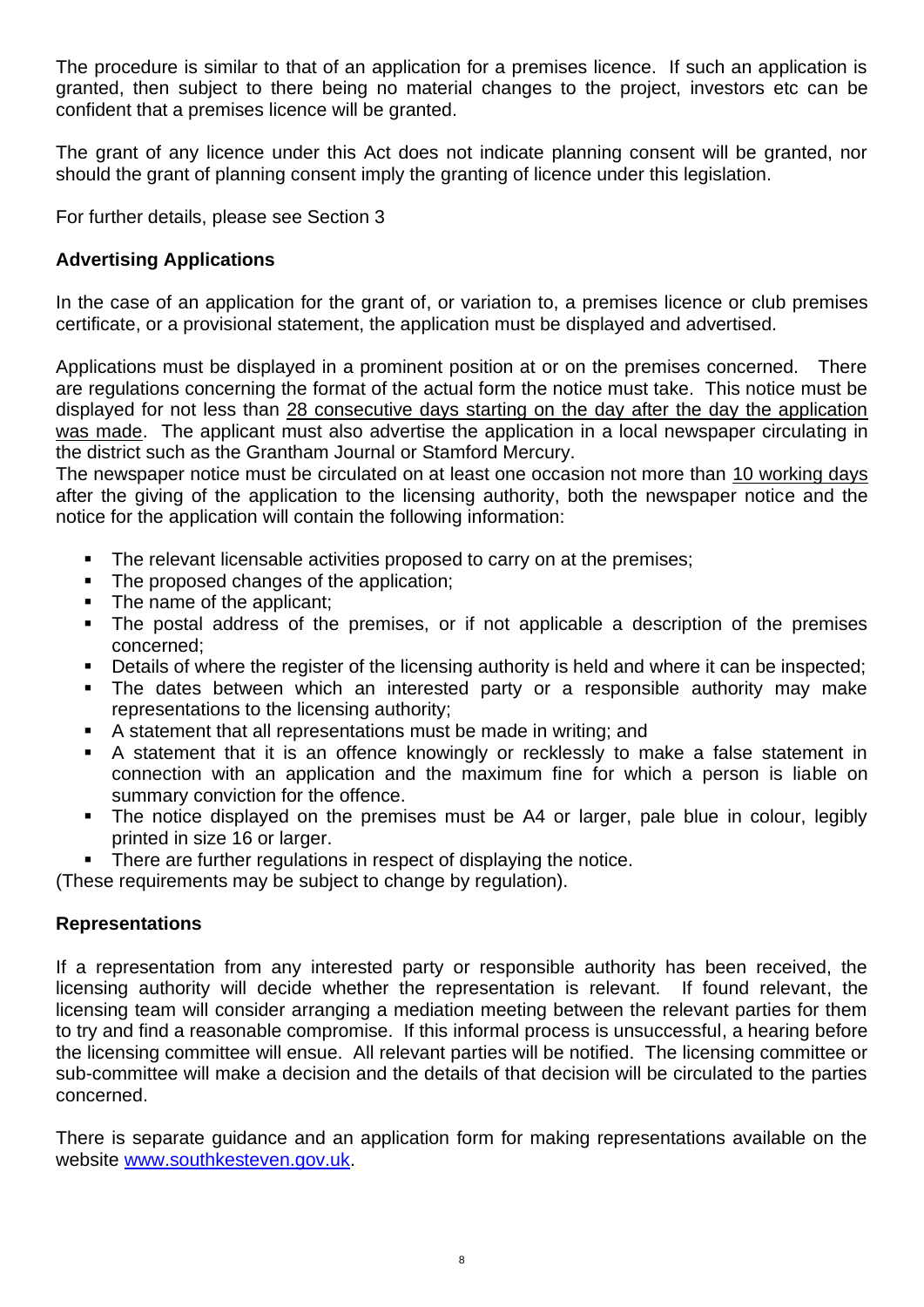## **Rights of Appeal**

Both the applicant and any person or authority making a representation has a right to appeal within 21 days of the licensing authority's decision to the Magistrates Court. Professional advice should be sought where it is uncertain what the best course of action should be.

#### **Transfers**

In the case of an application to transfer a premises licence, the applicant must give a complete copy of the application to the chief officer of police on the same day as giving the relevant application to the licensing authority.

In the case of an application to vary a premises licence by specifying a different individual as the designated premises supervisor, a complete copy of the application must be given to the chief officer of police and the existing designated premises supervisor, if any, on the same day as giving the relevant application to the licensing authority.

#### **Interim Authorities**

Interim Authorities are special arrangements for the continuation of permissions under a premises licence when the holder of a licence dies suddenly or becomes bankrupt or mentally incapable. In the normal course of events, the licence would lapse in such circumstances.

Because there may also be some time before the person's estate can be dealt with this could have a damaging effect on those with interests in the premises and employees and could bring unnecessary disruption to customers' plans. The Act therefore provides for the licence to be capable of being reinstated in a discreet period of time in certain circumstances.

These circumstances arise only where a premises licence has lapsed owing to the death, incapacity or insolvency of the holder. In such circumstances, an "interim authority" notice may be given to the licensing authority within twenty eight days beginning the day after the licence lapsed. It should also be copied to the chief officer of police. The premises licence would lapse until such a notice is given and carrying on licensable activities in that time would be unlawful.

As soon as an interim authority notice is given within the twenty eight day period, the business may continue to carry on any licensable activities permitted by the premises licence. The effect of giving the notice is to reinstate the premises licence as if the person giving the notice is the holder of the licence and thereby allow licensable activities to continue to take place pending a formal application for transfer. The maximum period for which an interim authority notice may have effect is two months.

#### **Temporary Event Notices**

The system of permitted temporary activities is a light touch process, and as such, the carrying on of licensable activities does not have to be authorised by the licensing authority on an application. Instead, a person wishing to hold an event at which such activities are proposed to be carried on (the "premises user") gives notice of the event (a "temporary event notice" or "TEN")

For further details on TENS, please see Section 5.

PLEASE NOTE ANY INCOMPLETE APPLICATIONS WILL BE REJECTED AND RETURNED TO THE SENDER. THE APPLICATION MUST THEN BE RESUBMITTED. ONCE AN APPLICATION IS MADE THE FEE IS NOT REFUNDABLE EVEN IF THE APPLICATION IS WITHDRAWN. HOWEVER THE TOTAL NUMBER OF TENS WILL BE REDUCED.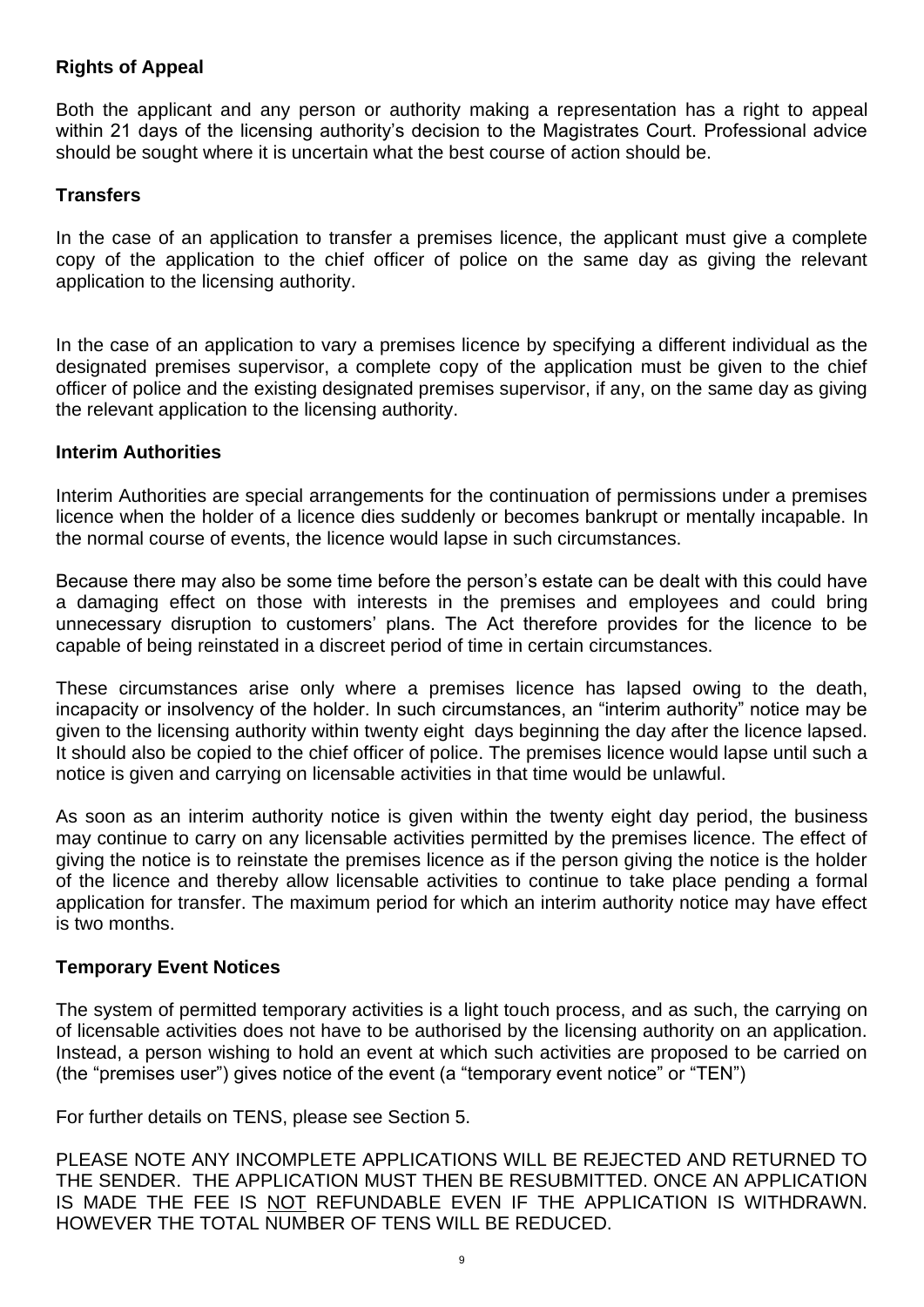If you need help then the Licensing Team are happy to do so, but they are only able to provide general advice and they are NOT able to complete the application for you.

### **Entitlement to work/immigration status for individual applicants and applications from partnerships which are not limited liability partnerships**:

A licence may not be held by an individual or an individual in a partnership who is resident in the UK who:

- does not have the right to live and work in the UK; or
- is subject to a condition preventing him or her from doing work relating to the carrying on of a licensable activity.

Any premises licence issued in respect of an application made on or after 6 April 2017 will become invalid if the holder ceases to be entitled to work in the UK.

Applicants must demonstrate that they have an entitlement to work in the UK and are not subject to a condition preventing them from doing work relating to the carrying on of a licensable activity. They do this by providing with this application copies or scanned copies of the following documents (which do not need to be certified).

#### **Documents which demonstrate entitlement to work in the UK**

#### **Documents which demonstrate entitlement to work in the UK**

- An expired or current passport showing the holder, or a person named in the passport as the child of the holder, is a British citizen or a citizen of the UK and Colonies having the right of abode in the UK [please see note below about which sections of the passport to copy].
- An expired or current passport or national identity card showing the holder, or a person named in the passport as the child of the holder, is a national of a European Economic Area country or Switzerland.
- A Registration Certificate or document certifying permanent residence issued by the Home Office to a national of a European Economic Area country or Switzerland.
- A Permanent Residence Card issued by the Home Office to the family member of a national of a European Economic Area country or Switzerland.
- A **current** Biometric Immigration Document (Biometric Residence Permit) issued by the Home Office to the holder indicating that the person named is allowed to stay indefinitely in the UK, or has no time limit on their stay in the UK.
- A **current** passport endorsed to show that the holder is exempt from immigration control, is allowed to stay indefinitely in the UK, has the right of abode in the UK, or has no time limit on their stay in the UK.
- A **current** Immigration Status Document issued by the Home Office to the holder with an endorsement indicating that the named person is allowed to stay indefinitely in the UK or has no time limit on their stay in the UK, **when produced in combination with** an official document giving the person's permanent National Insurance number and their name issued by a Government agency or a previous employer.
- A birth or adoption certificate issued in the UK, **when produced in combination with** an official document giving the person's permanent National Insurance number and their name issued by a Government agency or a previous employer.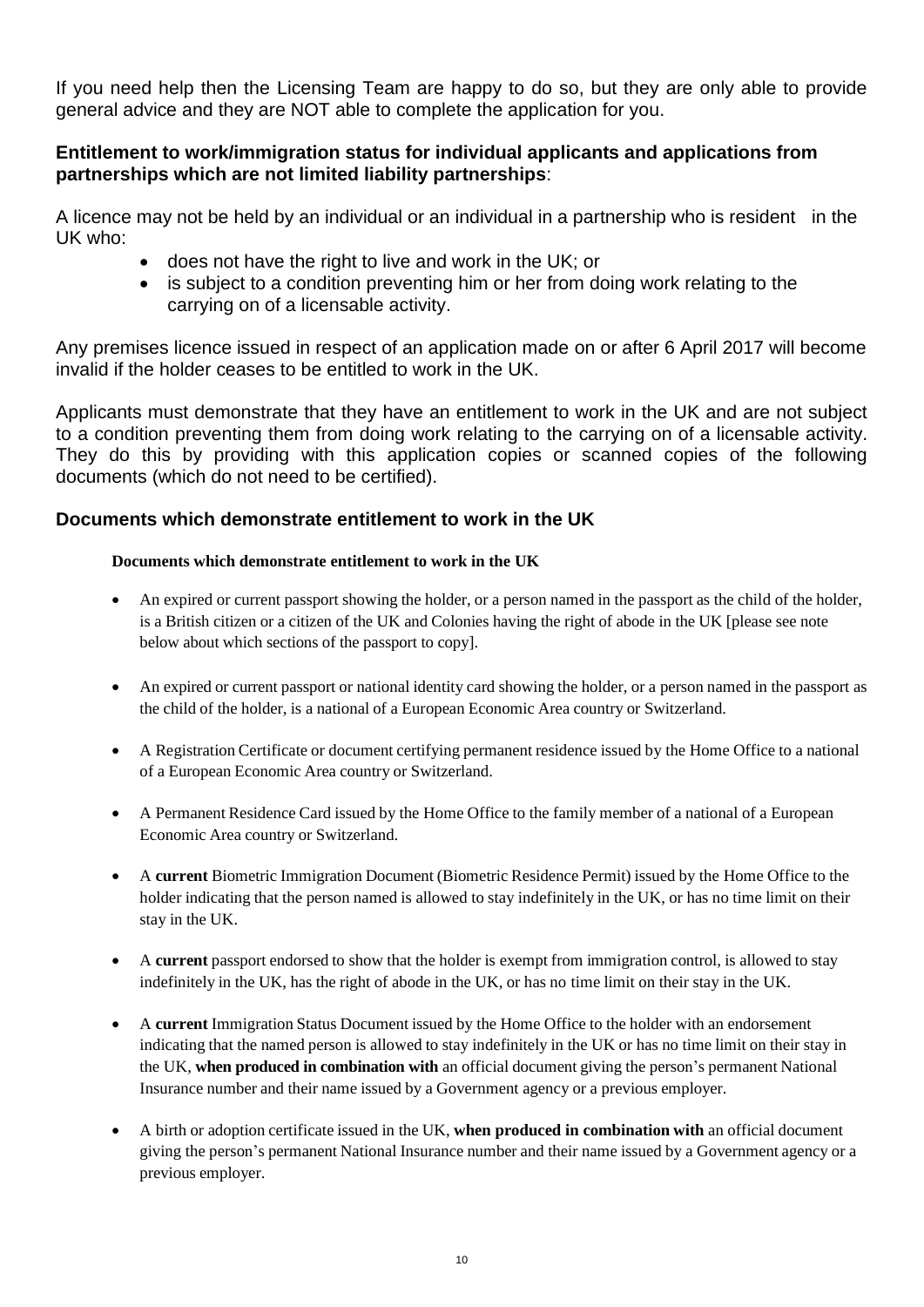- A birth or adoption certificate issued in the Channel Islands, the Isle of Man or Ireland **when produced in combination with** an official document giving the person's permanent National Insurance number and their name issued by a Government agency or a previous employer.
- A certificate of registration or naturalisation as a British citizen, **when produced in combination with** an official document giving the person's permanent National Insurance number and their name issued by a Government agency or a previous employer.
- A **current** passport endorsed to show that the holder is allowed to stay in the UK and is currently allowed to work and is not subject to a condition preventing the holder from doing work relating to the carrying on of a licensable activity.
- A **current** Biometric Immigration Document (Biometric Residence Permit) issued by the Home Office to the holder which indicates that the named person can currently stay in the UK and is allowed to work relation to the carrying on of a licensable activity.
- A **current** Residence Card issued by the Home Office to a person who is not a national of a European Economic Area state or Switzerland but who is a family member of such a national or who has derivative rights or residence.
- A **current** Immigration Status Document containing a photograph issued by the Home Office to the holder with an endorsement indicating that the named person may stay in the UK, and is allowed to work and is not subject to a condition preventing the holder from doing work relating to the carrying on of a licensable activity **when produced in combination with** an official document giving the person's permanent National Insurance number and their name issued by a Government agency or a previous employer.
- A Certificate of Application, **less than 6 months old**, issued by the Home Office under regulation 18(3) or 20(2) of the Immigration (European Economic Area) Regulations 2016, to a person who is not a national of a European Economic Area state or Switzerland but who is a family member of such a national or who has derivative rights of residence.
- Reasonable evidence that the person has an outstanding application to vary their permission to be in the UK with the Home Office such as the Home Office acknowledgement letter or proof of postage evidence, or reasonable evidence that the person has an appeal or administrative review pending on an immigration decision, such as an appeal or administrative review reference number.
- Reasonable evidence that a person who is not a national of a European Economic Area state or Switzerland but who is a family member of such a national or who has derivative rights of residence in exercising treaty rights in the UK including:
	- o evidence of the applicant's own identity such as a passport,
	- o evidence of their relationship with the European Economic Area family member e.g. a marriage certificate, civil partnership certificate or birth certificate, and
	- o evidence that the European Economic Area national has a right of permanent residence in the UK or is one of the following if they have been in the UK for more than 3 months:
		- (i) working e.g. employment contract, wage slips, letter from the employer,
		- (ii) self-employed e.g. contracts, invoices, or audited accounts with a bank,
		- (iii) studying e.g. letter from the school, college or university and evidence of sufficient funds; or
		- (iv) self-sufficient e.g. bank statements.

Family members of European Economic Area nationals who are studying or financially independent must also provide evidence that the European Economic Area national and any family members hold comprehensive sickness insurance in the UK. This can include a private medical insurance policy, an EHIC card or an S1, S2 or S3 form.

**Original documents must not be sent to licensing authorities.** If the document copied is a passport, a copy of the following pages should be provided: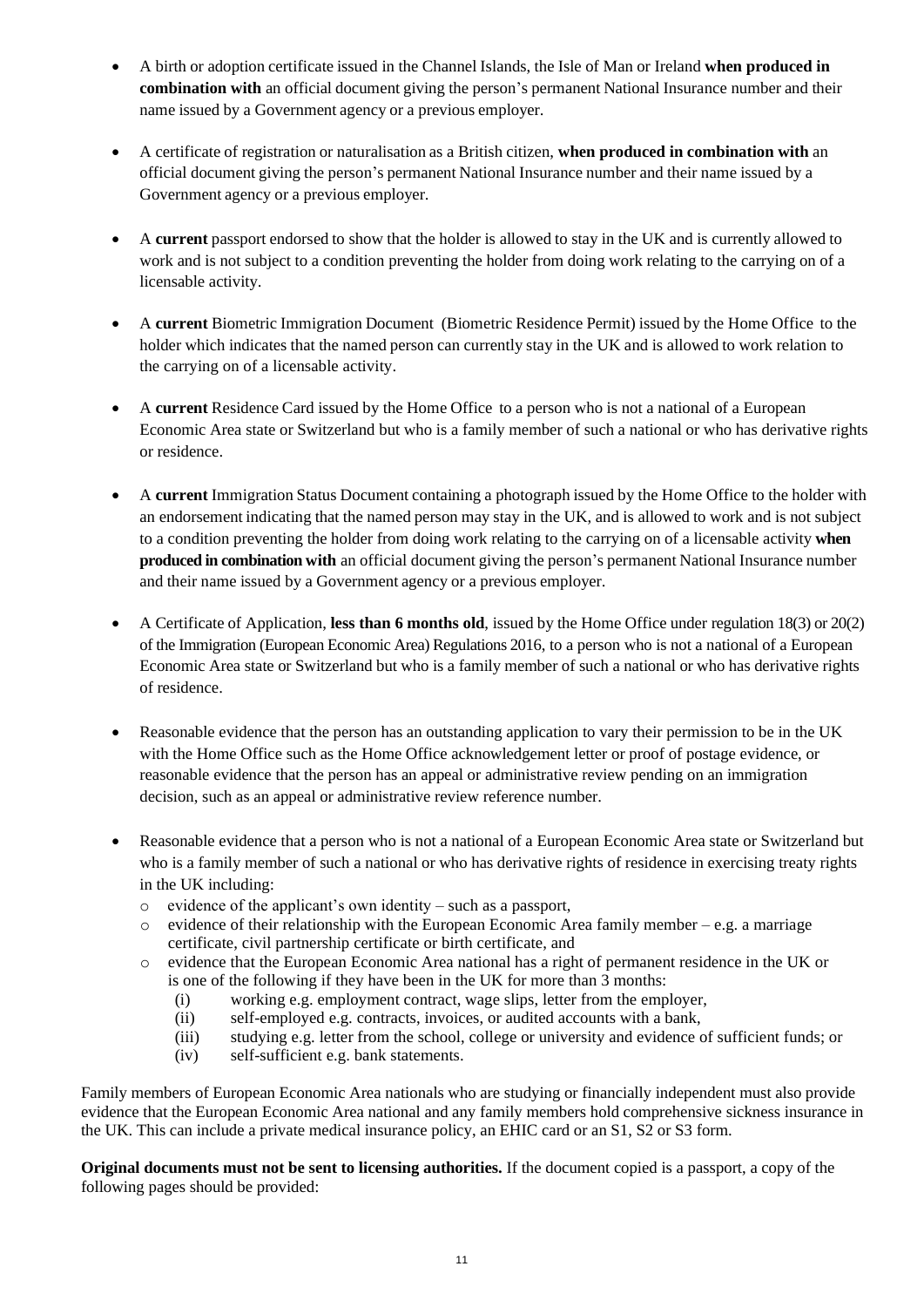- (i) any page containing the holder's personal details including nationality;
- (ii) any page containing the holder's photograph;
- (iii) any page containing the holder's signature;
- (iv) any page containing the date of expiry; and
- (v) any page containing information indicating the holder has permission to enter or remain in the UK and is permitted to work.

If the document is not a passport, a copy of the whole document should be provided.

Your right to work will be checked as part of your licensing application and this could involve us checking your immigration status with the Home Office. We may otherwise share information with the Home Office. Your licence application will not be determined until you have complied with this guidance.

#### **Home Office online right to work checking service**

As an alternative to providing a copy of the documents listed above, applicants may demonstrate their right to work by allowing the licensing authority to carry out a check with the Home Office online right to work checking service.

To demonstrate their right to work via the Home Office online right to work checking service, applicants should include in this application their 9-digit share code (provided to them upon accessing the service at [https://www.gov.uk/prove](https://www.gov.uk/prove-right-to-work)[right-to-work\)](https://www.gov.uk/prove-right-to-work) which, along with the applicant's date of birth (provided within this application), will allow the licensing authority to carry out the check.

In order to establish the applicant's right to work, the check will need to indicate that the applicant is allowed to work in the United Kingdom and is not subject to a condition preventing them from doing work relating to the carrying on of a licensable activity.

An online check will not be possible in all circumstances because not all applicants will have an immigration status that can be checked online. The Home Office online right to work checking service sets out what information and/or documentation applicants will need in order to access the service. Applicants who are unable to obtain a share code from the service should submit copy documents as set out above.

#### **Section 2**

#### **Personal Licences**

A personal licence is only required for the retail sale of alcohol. Applications should be made to the Local Authority where you are ordinarily resident. Every sale of alcohol must be made or authorised by a personal licence holder.

#### **Applications for personal licences**

A personal licence is a licence held by a particular individual to permit that person to authorise the sale by retail of alcohol from a premises that is suitably licensed for the purpose of selling alcohol. A personal licence is not required for any other licensable activity including the supply of alcohol authorised under a Club Premises Certificate.

Applications for a personal licence should only be made to the licensing authority where the applicant normally resides. The applicant must be over 18 years of age.

Only one personal licence can be held and there is no expiry date.

You should send the completed application form to the Licensing team, South Kesteven District Council, Council Offices, St Peters Hill, Grantham NG31 6PZ, together with the enclosed:

- The fee currently £37.00
- 2 photographs which must be:
	- **Taken against a light background**
	- Size 45 millimetres by 35 millimetres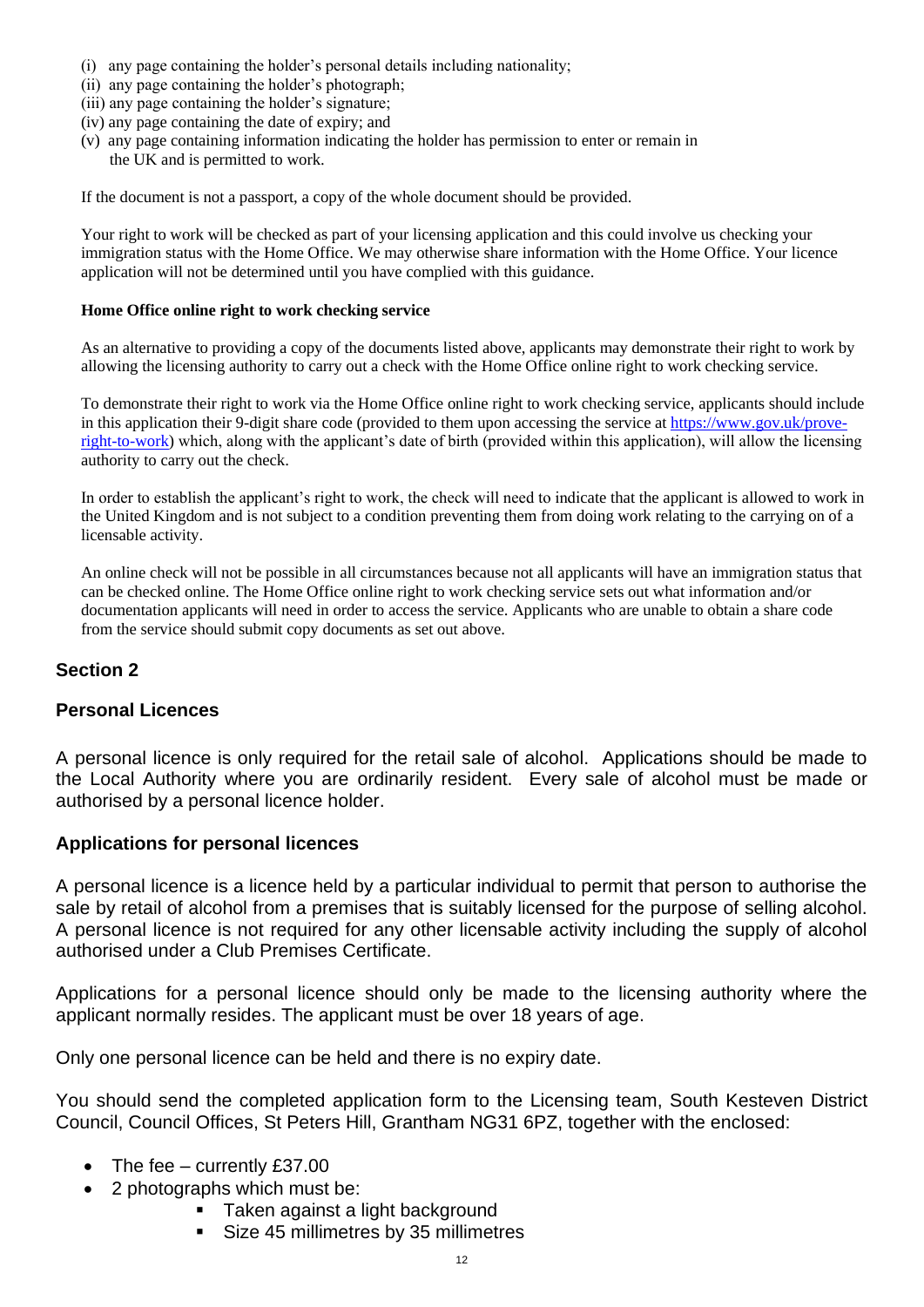- Be full face without sunglasses
- Unless the applicant wears a head covering due to his/her beliefs, without a hat
- On photographic paper
- Endorsed by a solicitor, notary, a person of standing in the community, or any individual with a professional qualification.
- Proof of your licensing qualification or; exemption of such a qualification
- Proof of your right to work in the united Kingdom (see page 10)

You are also required to produce a criminal convictions certificate or a criminal record certificate or the results of a subject access search of the police national computer by the National Identification Service.

Telephone: 0870 609 6006. Email: [info@disclosurescotland.co.uk](mailto:info@disclosurescotland.co.uk) or apply online at<http://www.disclosurescotland.co.uk/apply-online/>

### **PLEASE NOTE THE CHECK IS ONLY CURRENT FOR ONE CALENDAR MONTH FROM DATE OF APPLICATION.**

If you have no convictions, not had a licence forfeited in the past five years, are suitably trained and are 18 or over there is no reason why you should not qualify for a personal licence.

Please note that personal licences are not required in qualifying clubs, temporary events (up to a maximum of five per year) and for premises which has licensable activities that do not include the sale by retail of alcohol. Personal licence holders are able to give up to fifty temporary event notices per year.

#### **Designated Premises Supervisor**

A personal licence holder may give written consent to become a designated premises supervisor (DPS) for licensed premises where the activity of sale by retail of alcohol is authorised. The DPS has a legal responsibility for not only authorising the sale by retail of alcohol under the terms of the personal licence but also has control of the day-to-day management of that premises under the terms of the premises licence. Please note that if the designated premises supervisor is not physically on the premises, there should be a written, clear management structure that staff are aware of. There can only be one DPS on the premises licence, but no limit on the number of personal licence holders in order to maintain effective management of the premises. It is recommended premises operators keep a list of current licence holders working at those premises available for inspection.

#### **Designated Premises Supervisor in a Community Premises**

The Government introduced new regulations which allow community premises licensed to sell alcohol to do so without the normal requirement for a personal licence holder or a named Designated Premises Supervisor.

The management would be required to take responsibility for the sale of alcohol and demonstrate how this responsibility would be dealt with.

An application for a new premises licence will need to be accompanied by the application form entitled 'Application for need for a Designated Premises Supervisor to be Disapplied'. This forms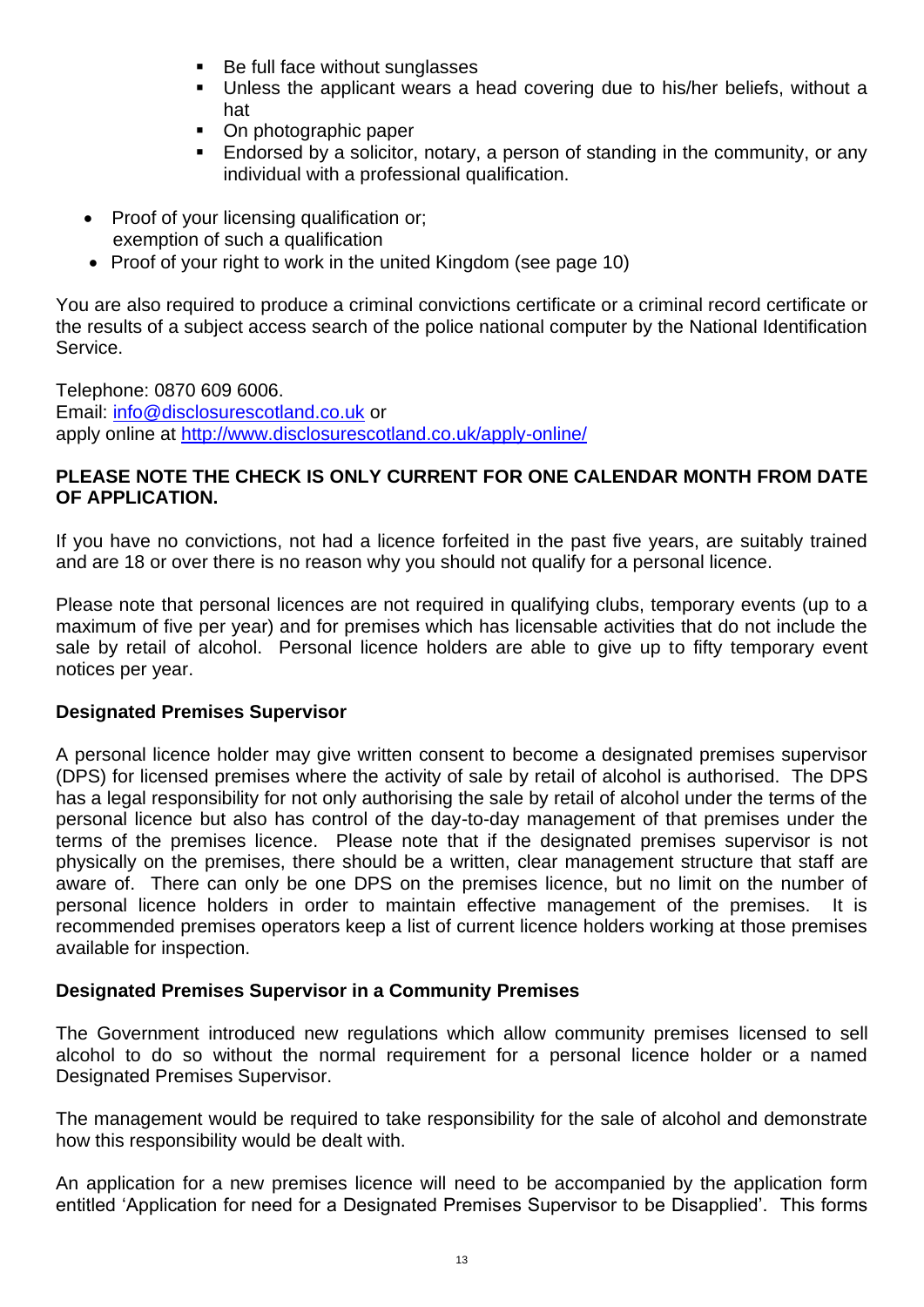allows you to demonstrate how the Committee will take responsibility for the sale of alcohol. No extra payment is required beyond the existing fee for a new application or variation.

If you are an existing community premises that holds a licence which includes the sale of alcohol you can apply to remove the requirement for a DPS, this process costs £23. The same form detailed above is to be used.

### **Section 3**

## **Premises Licences and Club Premises Certificates**

## **Application for the grant of a Premises Licence or Club Premises Certificate**

Each application for a new premises licence or club premises licence will be considered individually in accordance with the licensing authority's policy.

Please send to the Licensing Section:

- A completed application form (for a premises licence or club premises certificate); including an operating schedule (see Section 4);
- The correct fee;
- A plan (see below for the specification of the plan);
- Documents which demonstrate entitlement to work in the UK

And:

- If the premises licence (but not club premises certificate) application is to include the retail of alcohol, the written consent form of the individual personal licence holder who wishes to be the premises supervisor is required;
- If a club premises certificate application, a declaration that the club is a "qualifying club".

Unless you are applying online, you must submit a copy of your application to all "Responsible Authorities" at the time of making the application and advertise the application. Contact details of the responsible authorities in the South Kesteven District and advertising details can be found under contact details in Section 6. For your own benefit you may wish to get a receipt for the delivery of the application forms or send the applications by registered post or recorded delivery and keep the proof of postings as evidence that the applications have been sent.

## **Application to vary a Premises Licence or Club Premises Certificate**

If you are applying for a variation to your licence or certificate the process is very similar to making an application for a grant. You should note that your operating schedule will need to be altered to accommodate your proposed variation (see section 4 for details).

If the variation is simply to change the DPS, then the form is very much shortened.

## **Qualifying Club Conditions**

Under the 2003 Act to qualify for Club status, the club must satisfy the following sections:

The general conditions:

- Under the rules of the club persons may not:
	- (a) be admitted to membership, or

(b) be admitted, as candidates for membership, to any of the privileges of membership, without an interval of at least two days between their nomination or application for membership and their admission;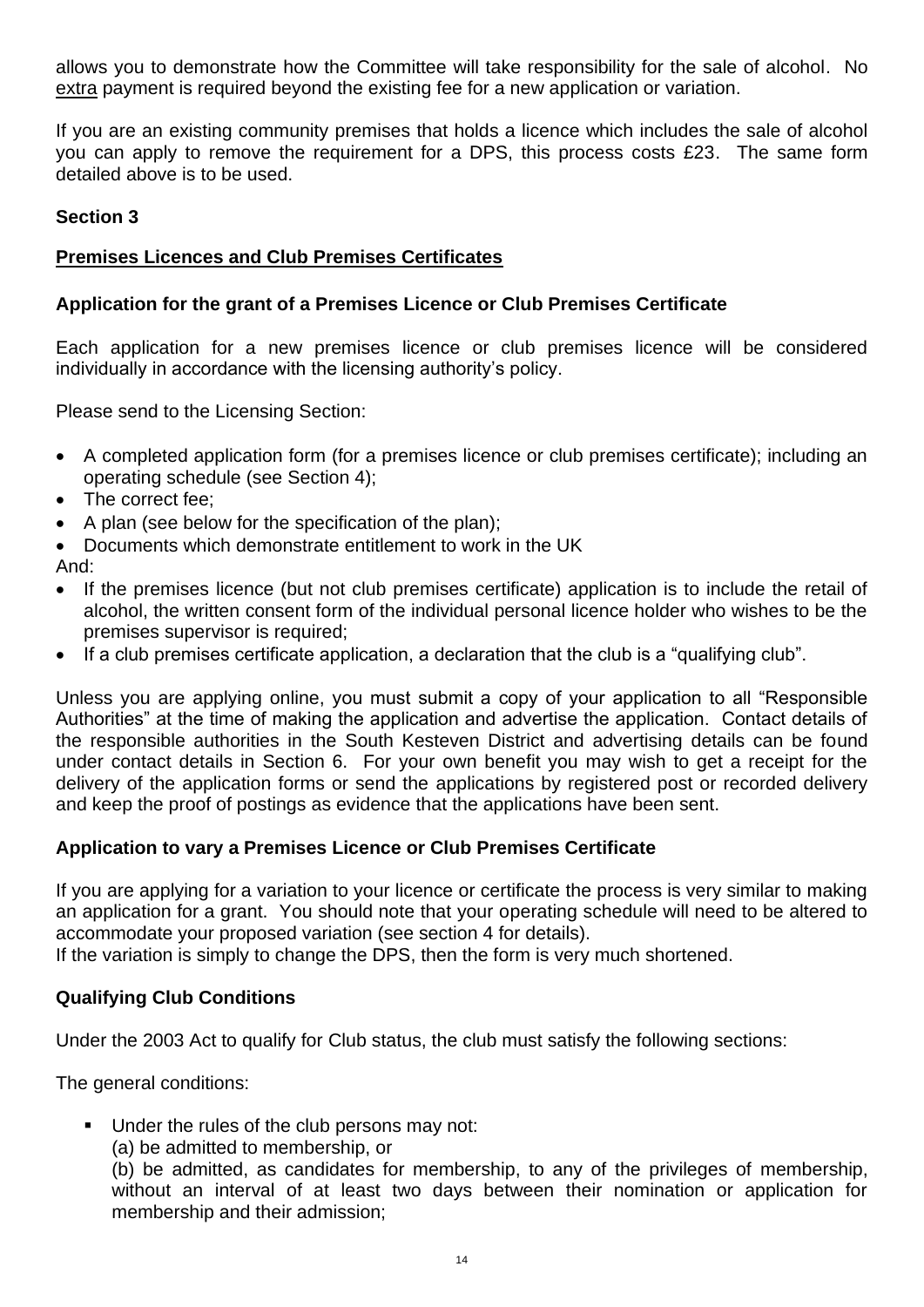- Under the rules of the club persons becoming members without prior nomination or application may not be admitted to the privileges of membership without an interval of at least two days between their becoming members and their admission;
- The club is established and conducted in good faith as a club;
- The club has at least 25 members:
- Alcohol is not supplied, or intended to be supplied, to members on the premises otherwise than by or on behalf of the club.
- The club premises certificate must reflect the licensable activities.

In determining whether a club is established and conducted in good faith the matters to be taken into account are:

- Any arrangements restricting the club's freedom of purchase of alcohol;
- Any provision in the rules, or arrangements, under which:

(i) money or property of the club, or

(ii) any gain arising from the carrying on of the club,

is or may be applied otherwise than for the benefit of the club as a whole or for charitable, benevolent or political purposes;

- The arrangements for giving members information about the finances of the club:
- **•** The books of account and other records kept to ensure the accuracy of that information;
- The nature of the premises occupied by the club.

If a licensing authority decides that a club is not established and conducted in good faith, then the authority must give the club notice of the decision and of the reasons for it.

Additional conditions for the supply of alcohol, which a club must satisfy if it is to be a qualifying club in relation to the supply of alcohol to members or guests, are the following:

- So far as not managed by the club in general meeting or otherwise by the general body of members, the purchase of alcohol for the club, and the supply of alcohol by the club, are managed by a committee whose members:
	- (a) are members of the club;
	- (b) have attained the age of 18 years; and
	- (c) are elected by the members of the club.
- No arrangements are, or are intended to be, made for any person to receive at the expense of the club any commission, percentage or similar payment on, or with reference to, purchases of alcohol by the club.
- No arrangements are, or are intended to be, made for any person directly or indirectly to derive any pecuniary benefit from the supply of alcohol by or on behalf of the club to members or guests, apart from:

(a) any benefit accruing to the club as a whole, or

(b) any benefit which a person derives indirectly by reason of the supply giving rise or contributing to a general gain from the carrying on of the club.

#### **Plans**

Plans for written and electronic applications, will not be required to be submitted in any particular scale, but they must be in a format which is "clear and legible in all material respects", i.e. they must be accessible and provide sufficient detail for the licensing authority to be able to determine the application, including the relative size of any features relevant to the application. There is no requirement for plans to be professionally drawn as long as they clearly show all the prescribed information.

A plan of the premises should include the following details (unless agreed in writing with the licensing authority):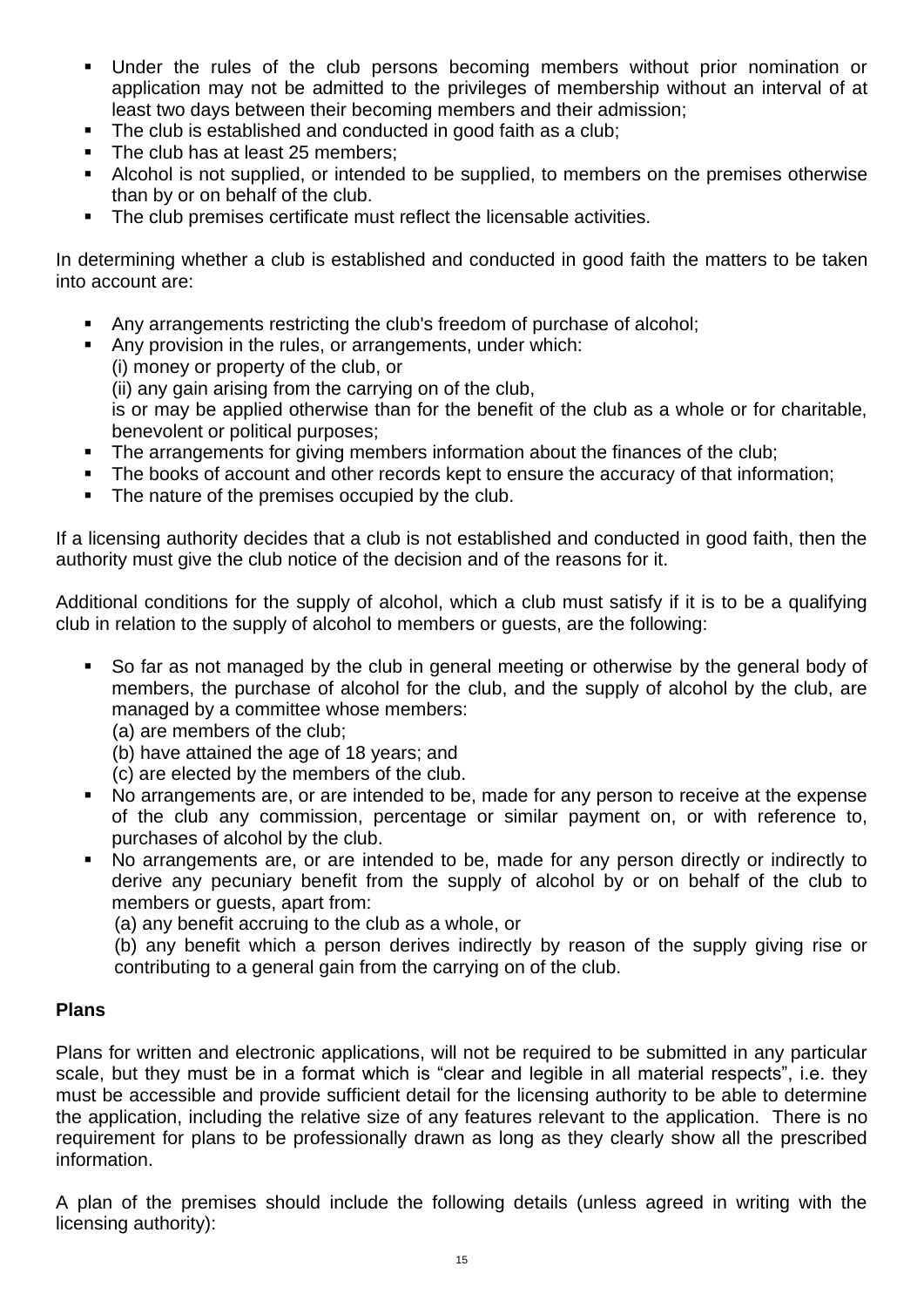For premises licence:

- The extent of the boundary of the building, if relevant, and any external and internal walls of the Building and,
- if different, the perimeter of the premises;
- The location of points of access to and egress from the premises;
- If different from the sub-paragraph above the location of escape routes from the premises;
- In a case where the premises is to be used for more than one licensable activity, the area within the premises used for each activity;
- Fixed structures (including furniture) or similar objects temporarily in a fixed location (but not furniture) which may impact on the ability of individuals on the premises to use exits or escape routes without impediment;
- In a case where the premises includes a stage or raised area, the location and height of each stage or area relative to the floor;
- In a case where the premises includes any steps, stairs, elevators or lifts, the location of the steps, stairs, elevators or lifts;
- In the case where the premises includes any room or rooms containing public conveniences, the location of the room or rooms;
- The location and type of any fire safety and any other safety equipment including, if applicable;
- Marine safety equipment; and
- The location of a kitchen, if any, on the premises.

The plan may include a legend through which the matters mentioned or referred to are sufficiently illustrated by the use of symbols on the plan.

### **Section 4**

#### **Operating Schedule - General**

An Operating Schedule is a required document for all new applications for premises licences, club premises certificates and applications to vary such permissions. It forms part of the application. It is the documentation that outlines what activities are proposed to be permitted, when these activities will take place, the overall opening hours when the public are permitted on the premises and how the activities will be managed, particularly in respect of the licensing objectives.

It is advisable to apply for a realistic amount of hours for any activity. You should consider the effect of your hours not only on the residents and businesses in your area but also the other service industries such as street cleaning, transport etc. The Police will look at their ability to provide resources and will make representations should it be felt that they are unable to make their limited resources available to suit your hours. Therefore, early discussion with the Police is essential.

Particular thought should be given to community centres as these premises often have many different users and uses that change on a fairly frequent basis. It may be prudent to apply for activities that currently do not take place as hirers may request those activities in the future

One of the most critical parts of the operating schedule is the section where the applicant describes the steps intended to promote the four licensing objectives. Careful consideration of what is entered is advised. What is written in this section will be translated into conditions on the licence or certificate. However, as a guide the Council's Statement of Licensing Policy should be used to see what is expected to be addressed in the operating schedule. The list is not exhaustive and obviously, not all are appropriate to all premises.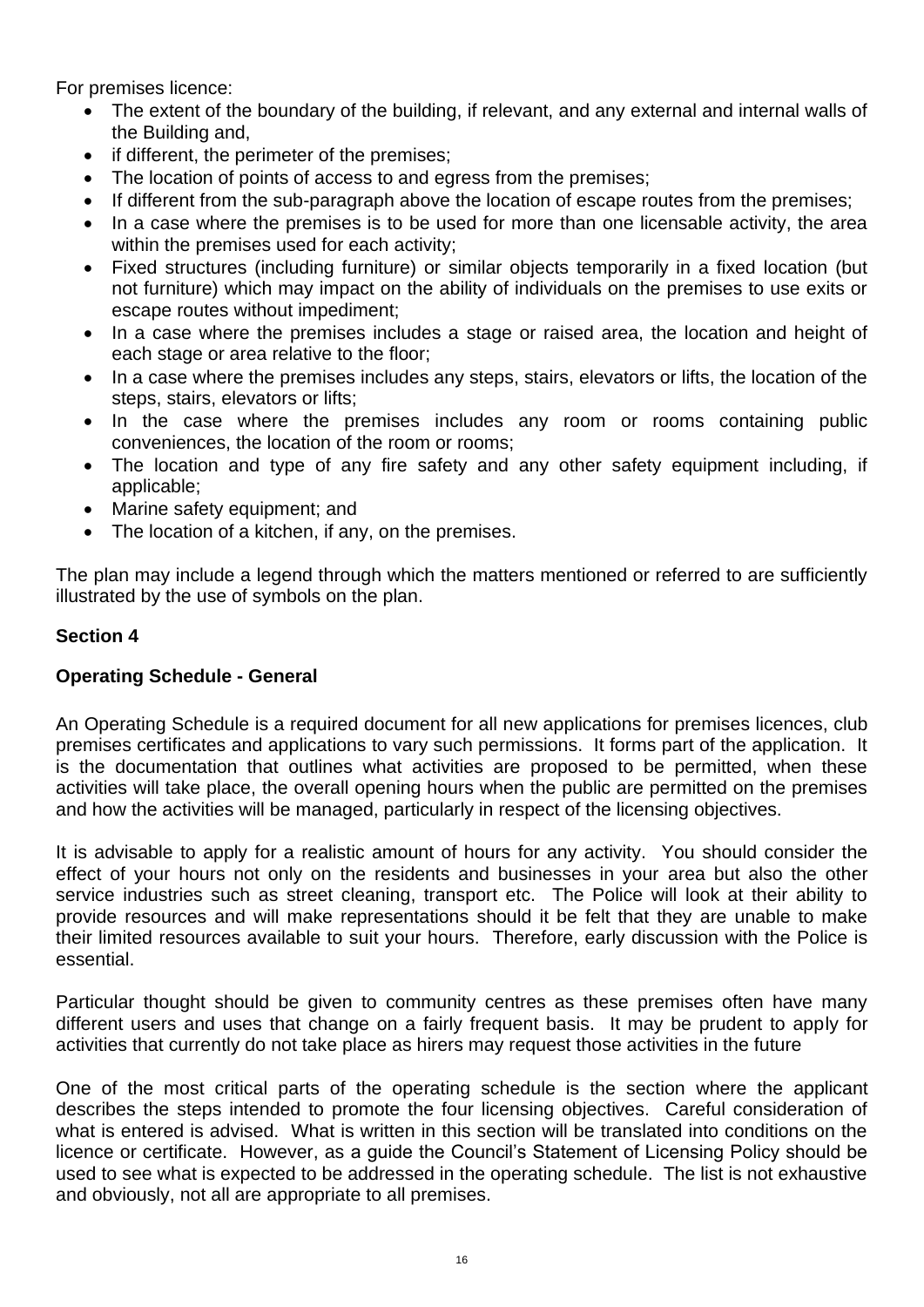The operating schedule will be examined by the responsible authorities to ensure that they are satisfied that the risks to the licensing objectives have been addressed and the steps you intend to take so as not to put the objectives at risk. You can expect a representation from responsible authorities or interested parties if the operating schedule is not specific, sufficiently detailed and robust enough to address the issues.

**The starting point of the operating schedule should be close liaison with the responsible authorities and interested parties for their views and assistance before the application is submitted to the licensing authority.** A risk assessment should be done on the proposed activities to identify the risks to the licensing objectives. These risks should then be addressed and an operating schedule should emerge from the risk assessment.

When preparing operating schedules, there are several publications that applicants should be aware of and refer to which offer good guidance and best practice. These include:

Guidance under S182 of the Licensing Act 2003;

The Government's Alcohol Strategy;

A Guide for Event Organisers in Lincolnshire;

'Challenge 25' is a retailing strategy that encourages anyone who is over 18 but looks under 25 to carry acceptable ID<https://www.wsta.co.uk/challenge-25> ;

'Pubwatch' schemes operating in the area.

Therefore, the steps that should be taken before submitting you application are:

- **EXEDENT Initially consult with responsible authorities and interested parties;**
- **Draw up your risk assessment;**
- Draw up your operating schedule;
- Liaise again with the relevant authorities and interested parties;
- When all are satisfied or if there are only unresolved issues, submit you application.

#### **Section 5**

#### **Temporary Event Notices**

Temporary event Notices can be applied for online on the Councils website [www.southkesteven.gov.uk.](http://www.southkesteven.gov.uk/)

The important aspect of the system of permitted temporary activities is that no authorisation as such is required for these events from the licensing authority. The system involves notification of an event to the licensing authority the police and environmental protection, subject to fulfilling certain conditions. In general, only the police and environmental protection may intervene to prevent such an event taking place or to agree a modification of the arrangements for such an event; and it is characterised by an exceptionally light touch bureaucracy. The licensing authority may only ever intervene of its own volition if the limits set out in the 2003 Act on the number of temporary event notices that may be given in various circumstances would be exceeded. Otherwise, the licensing authority is only required to issue a timely acknowledgement.

Where a Premises Licence or Club Premises Certificate is in place a temporary event notice for the same premises may have conditions on the licence transferred to the temporary event notice at the request of the police or environmental protection.

It should be noted that the giving of a temporary event notice does not relieve the premises user from any requirements under planning law for appropriate planning permission where it is required.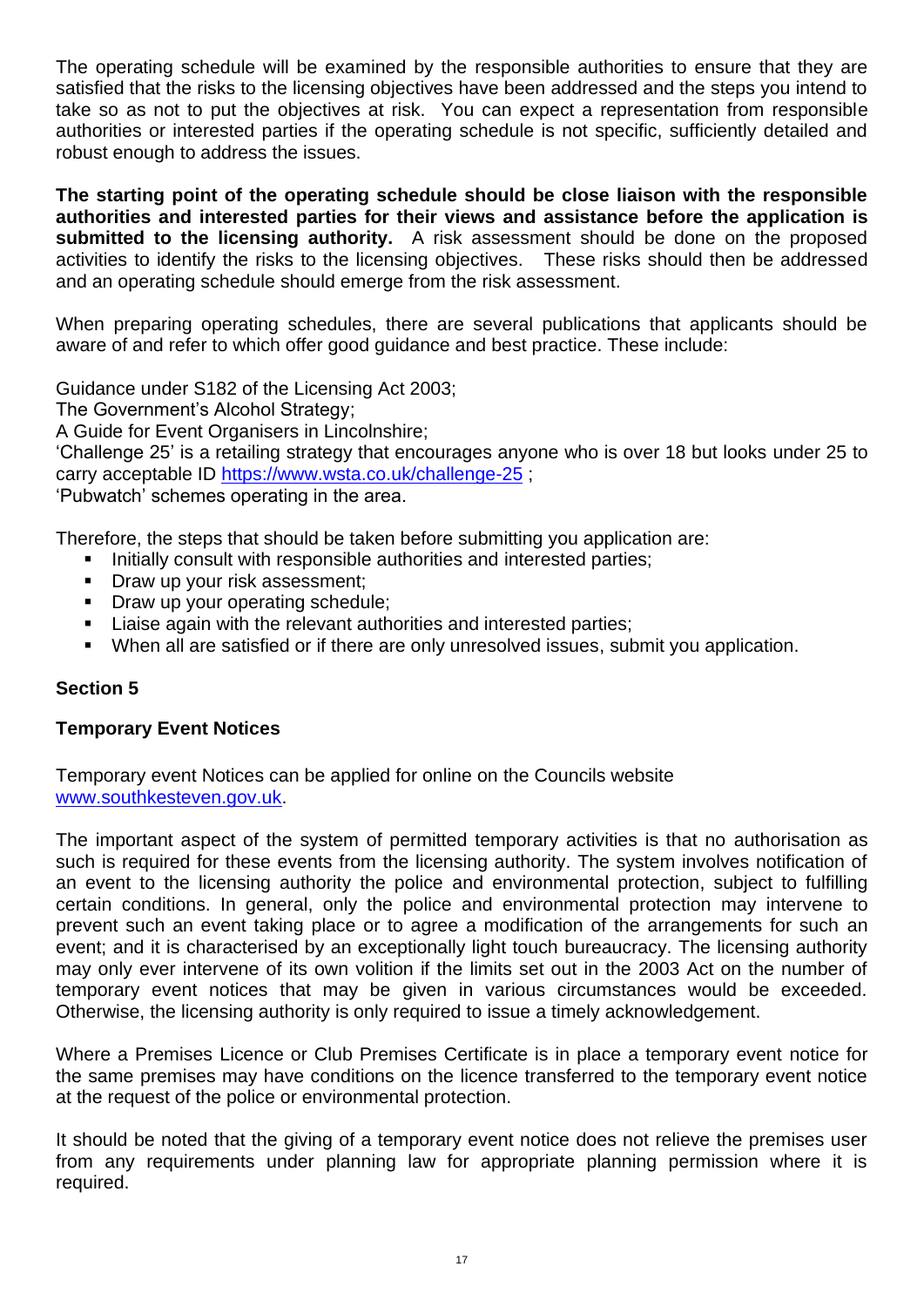Such a light touch is possible because of the limitations directly imposed on the use of the system by the 2003 Act itself. The limitations apply to:

- the number of times a person (the "premises user") may give a temporary event notice (50 times per year for a personal licence holder and 5 times per year for other people);
- the number of times a temporary event notice may be given in respect of any particular premises (15 times in a calendar year);
- the length of time a temporary event may last for these purposes (168 hours);
- the maximum aggregate duration of the periods covered by temporary event notices at any individual premises (21 days); and
- the scale of the event in terms of the maximum number of people attending at any one time (less than 500).

Please note that a notice will be deemed to be from the same premises user if it is made by an associate, namely:

- the spouse of that person;
- a child, parent, grandchild, grandparent, brother or sister of that person or their spouse; or
- an agent or employee of that person or their spouse:

A person living with another person as his or her husband or wife is treated for these purposes as his or her spouse.

On each occasion a notice is submitted, at least 10 working days notice must be given, **not including the day of application or the day of the event** but there is nothing to prevent simultaneous notification of multiple events at a single time so long as the first event is at least ten days away. Temporary Event organisers are encouraged to submit their notifications to the licensing authority police and environmental protection as soon as is reasonably practical in order for them to consider whether or not there are any concerns and where there are concerns, to enable all parties to take the necessary steps to resolve them.

The licensing authority recommends that at least 20 working days and no more than 40 working days notification be given.

#### **Late Temporary Event Notices**

Late temporary events are intended to be used by premises users who are required for reasons outside their control to, for example, change the venue at short notice.

A personal licence holder is able to give 10 late notices per year and a non personal licence holder 2.

A late notice can be given no later than 5 working days but no earlier than 9 working days before the event.

The Police and Environmental Protection can object to a late notice and there is no right of appeal against this decision. The event will not go ahead.

#### **Section 6**

## **Fees**

Fees for all 2003 Act permissions and applications are set by Central Government. All fees should be paid to "South Kesteven District Council".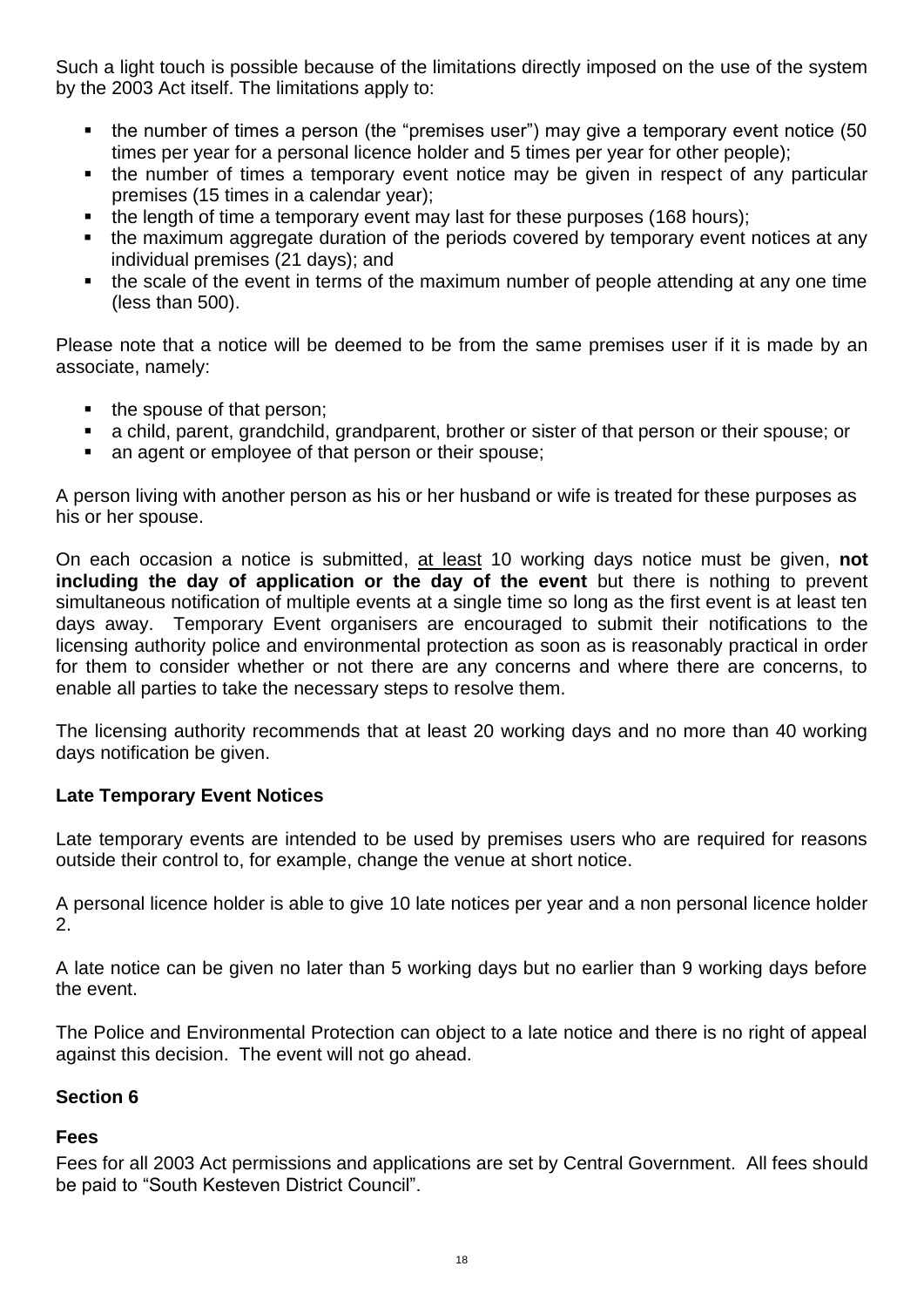Premises licences, club premises certificates, variations to conditions, conversions and annual maintenance fees are based on the non-domestic rateable value (NDRV) of the premises. These are sub-divided into 5 bands. To calculate the fee you will have to pay you will need to know the NDRV of your premises. The annual fee is payable 1 year after the grant of the licence or certificate.

The 2003 Act requires a licensing authority to suspend a premises licence or club premises certificate if the annual fee is not paid when it is due. However, this does not apply immediately if the payment was not made before or at the time of the due date because of an administrative error, or because the holder disputed liability for the fee before or at the time of the due date. In either of these cases, there is a grace period of 21 days. This period is intended to allow the licensing authority and the licence or certificate holder an opportunity to resolve the dispute or error. If the dispute or error is not resolved during this 21-day period, the licence will be suspended.

The Government has introduced multipliers to bands D and E for premises whose exclusive or primary business is selling alcohol for consumption on the premises see below.

No fee or annual charge would be payable by church halls, chapel halls or other premises of a similar nature and village halls, parish and community halls or other premises of a similar nature for a premises licence authorising **only** the provision of regulated entertainment.

Nor will a fee or annual charge be payable by a school providing education for pupils up to Year 13 or a sixth form college for a premises licence authorising **only** the provision of regulated entertainment carried on by the school or sixth form college itself at the school or college premises for the purposes of the school or college.

| Band                                  | A      | В        | С           | D           | Е        |
|---------------------------------------|--------|----------|-------------|-------------|----------|
| Non-domestic rateable value           | $£0 -$ | £4,300 - | $£33,001 -$ | £87,001 $-$ | £125,001 |
|                                       | £4,300 | £33,000  | £87,000     | £125,000    | and over |
| Fees payable for: Premises Licence/   |        |          |             |             |          |
| Club Certificate/ Conversion and      |        |          |             |             |          |
| *variations to conditions (but not    |        |          |             |             |          |
| changes of name and address or        | £100   | £190     | £315        | £450*       | £635*    |
| changes of designated premises        |        |          |             |             |          |
| supervisor) where multiplier does     |        |          |             |             |          |
| not apply.                            |        |          |             |             |          |
| * Fees payable for: Premises          |        |          |             |             |          |
| Licence/Club Certificate and          |        |          |             |             |          |
| *variations to conditions (but not    |        |          |             | £900        | £1905    |
| changes of name and address or        |        |          |             |             |          |
| changes of designated premises        |        |          |             |             |          |
| supervisor) where multiplier applies. |        |          |             |             |          |
| Annual fee where multiplier does not  | £70    | £180     | £295        | £320*       | £350*    |
| apply.                                |        |          |             |             |          |
| * Annual fee where multiplier         |        |          |             | £640*       | £1050*   |
| applies.                              |        |          |             |             |          |

To find out how much your non-domestic rateable value of your premises is please enter your postcode into the Valuation Office's website, [www.voa.gov.uk.](http://www.voa.gov.uk/)

There are other occasions that fees and charges must be paid to the licensing authority:

| Occasion on which a fee may   All fees are to be<br>be payable | <b>South</b><br>paid<br>to<br><b>District</b><br><b>Kesteven</b><br><b>Council</b> | Who should be sent<br>copies of application<br>other<br>than<br>the<br>licensing authority |
|----------------------------------------------------------------|------------------------------------------------------------------------------------|--------------------------------------------------------------------------------------------|
| Variation of existing premises   Please see above as           |                                                                                    | All Responsible Authorities                                                                |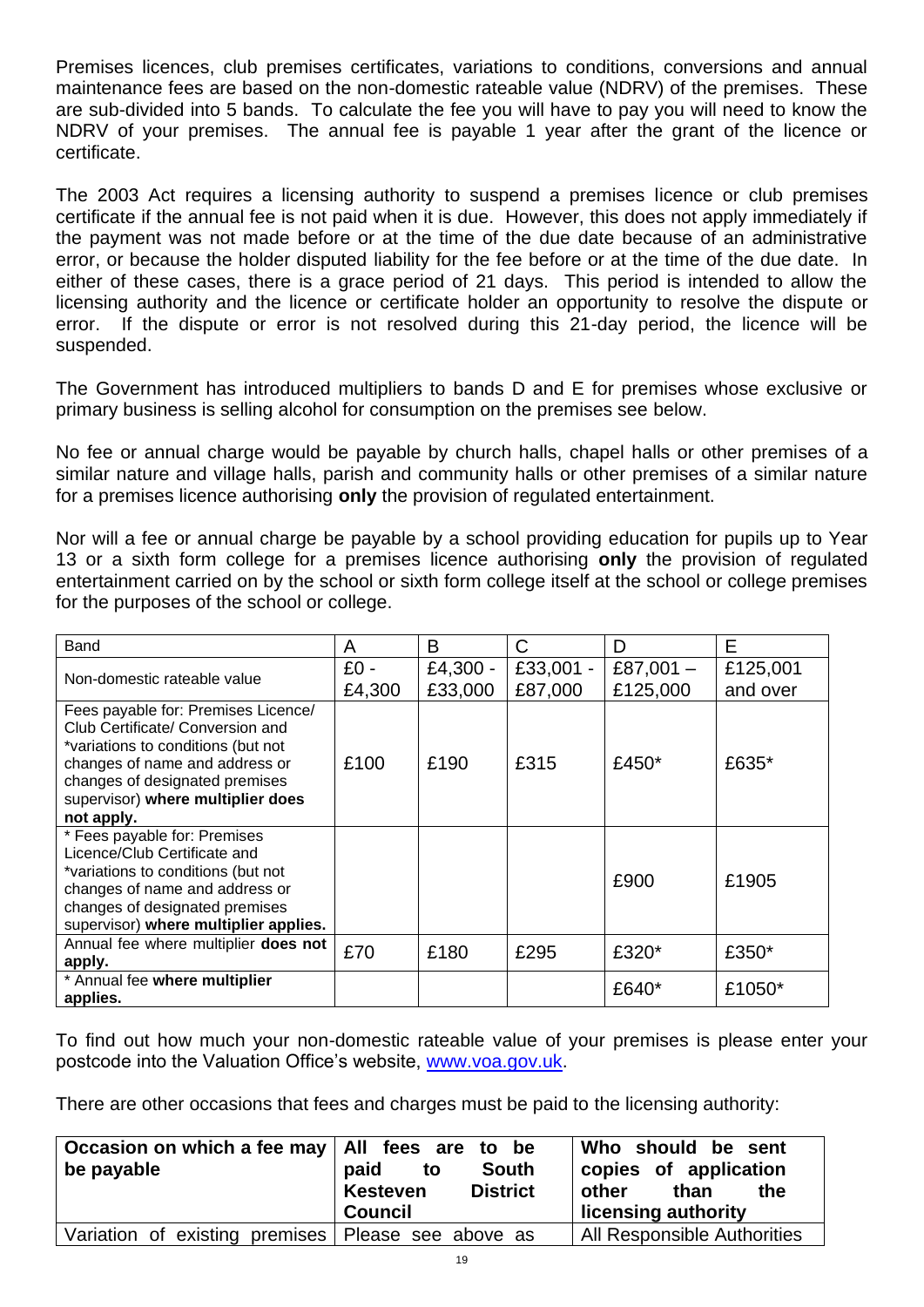| club<br>premises<br>licence<br>or<br>certificate                                                                                                         | dependent of NDRV                                                        |                                                                                |
|----------------------------------------------------------------------------------------------------------------------------------------------------------|--------------------------------------------------------------------------|--------------------------------------------------------------------------------|
| New Premises Licence or Club<br><b>Premises Certificate</b>                                                                                              | Please see above as<br>dependent of NDRV.<br>Please note any multiplier. | <b>Responsible Authorities</b><br>Advertised at premises and<br>in local paper |
| Variation of premises licence or<br>club premises certificate (not<br>changes of DPS or<br>name/address of holder) other<br>than simultaneous conversion | Please see above as<br>dependent of NDRV.<br>Please note any multiplier  | <b>Responsible Authorities</b><br>Advertised at premises and<br>in local paper |
| Application<br>for<br>making<br>a<br>provisional statement                                                                                               | £315.00                                                                  | <b>Responsible Authorities</b><br>Advertised at premises and<br>in local paper |
| Application to transfer premises<br>licence                                                                                                              | £23.00                                                                   | Lincolnshire Police.<br><b>Designated Premises</b><br>Supervisor               |
| Application to vary to specify<br>individual<br>designated<br>as<br>premises supervisor                                                                  | £23.00                                                                   | Police                                                                         |
| Interim Authority Notice (death<br>etc. of licence holder                                                                                                | £23.00                                                                   | Police                                                                         |
| Application for personal licence                                                                                                                         | £37.00                                                                   | Police                                                                         |
| Application for copy of licence<br>or summary on theft, loss etc of<br>licence or summary                                                                | £10.50 in all cases                                                      | N/A                                                                            |
| for<br>Application<br>οf<br>copy<br>certificate or summary on theft,<br>of<br>certificate<br>loss<br>etc<br>or<br>summary                                | £10.50 in all cases                                                      | N/A                                                                            |
| Notification of change of name<br>or alteration of club rules                                                                                            | £10.50 in all cases                                                      | N/A                                                                            |
| Change of relevant registered<br>address of club                                                                                                         | £10.50 in all cases                                                      | N/A                                                                            |
| <b>Temporary Event Notices</b>                                                                                                                           | £21.00                                                                   | Police                                                                         |
| Application for copy of notice<br>on theft, loss etc of temporary<br>event notice                                                                        | £10.50                                                                   | N/A                                                                            |
| Application for copy of licence<br>on theft, loss etc of personal<br>licence                                                                             | £10.50                                                                   | N/A                                                                            |
| Notification of change of name<br>or address (personal licence)                                                                                          | £10.50                                                                   | N/A                                                                            |
| Notice<br>0f<br>interest<br>in<br>any<br>premises                                                                                                        | £21.00                                                                   | N/A                                                                            |
| Copies of information contained<br>in register                                                                                                           | Set by licensing authority                                               | N/A                                                                            |
| Notification of change of name<br>or address of premises licence<br>holder                                                                               | £10.50                                                                   | N/A                                                                            |

Exceptionally large events, may give rise to exceptional problems and licensing costs. Such events might include major festivals and other events, which often involve the building of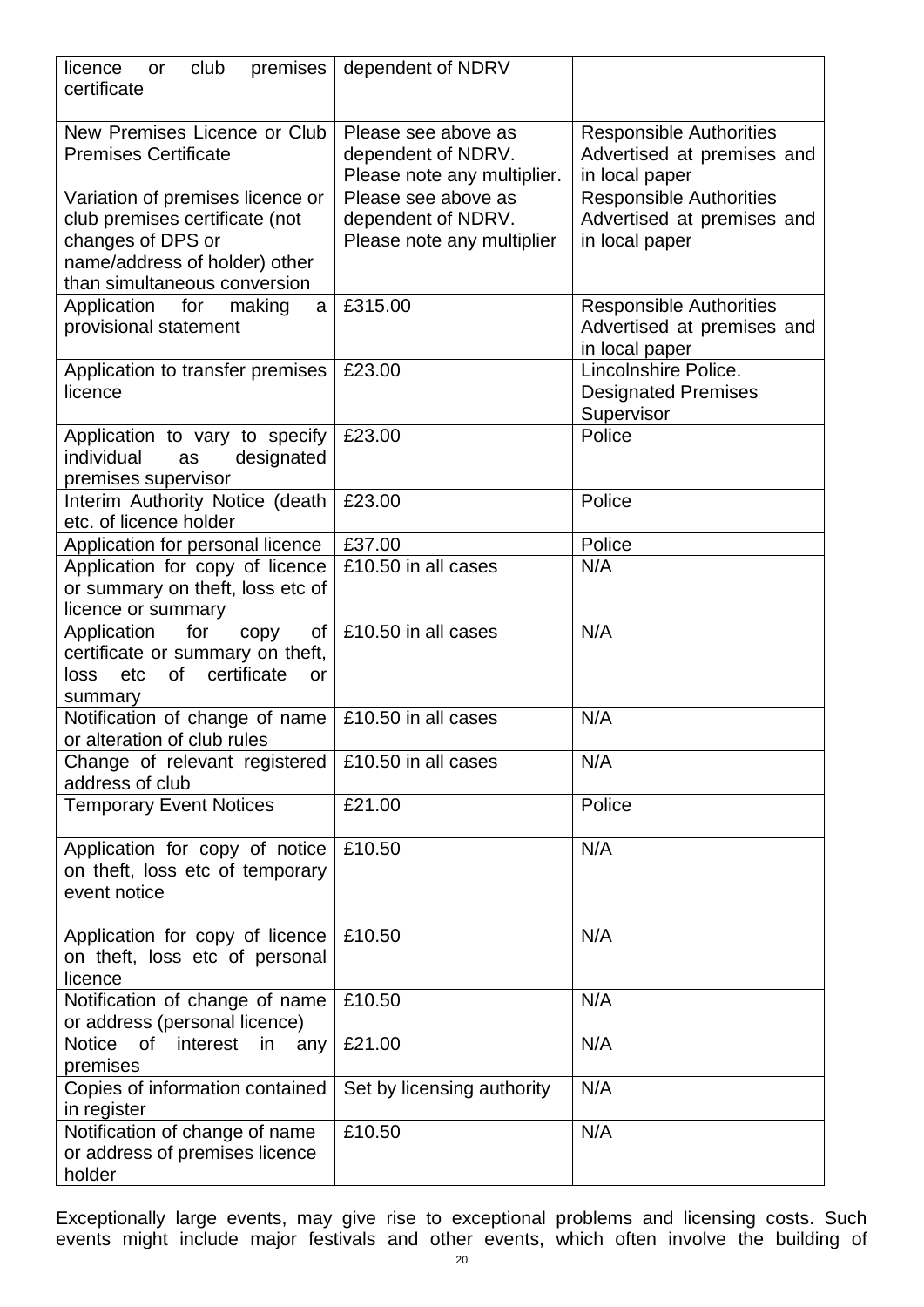substantial temporary structures requiring expert checking by officials and sub-contracted experts. Where it is proposed that the number of people at any one time attending such a temporary event will exceed 5,000 people, there will be an additional fee on an application for a premises licence authorising the event.

The Council recommends that organisers of large scale events should contact the Licensing Authority at the earliest opportunity to discuss the licensing arrangements. In respect of some events, there will be a requirement for a single Premises Licence. The organisers are also recommended to seek advice from the Lincolnshire Events Safety Partnership (LESP). They can be contacted at [eventsmanagement@lincolnshire.gov.uk](mailto:eventsmanagement@lincolnshire.gov.uk) and [eventplanning@lincs.pnn.police.uk](mailto:eventplanning@lincs.pnn.police.uk)

| Number of people  | <b>Additional Fees</b> | if<br>Additional Annual fee<br>applicable |
|-------------------|------------------------|-------------------------------------------|
| $5,000 - 9,999$   | £1,000                 | £500                                      |
| $10,000 - 14,999$ | £2,000                 | £1,000                                    |
| $15,000 - 19,999$ | £4,000                 | £2,000                                    |
| $20,000 - 29,999$ | £8,000                 | £4,000                                    |
| $30,000 - 39,999$ | £16,000                | £8,000                                    |
| $40,000 - 49,999$ | £24,000                | £12,000                                   |
| $50,000 - 59,000$ | £32,000                | £16,000                                   |
| $60,000 - 69,999$ | £40,000                | £20,000                                   |
| $70,000 - 79,999$ | £48,000                | £24,000                                   |
| $80,000 - 89,000$ | £56,000                | £28,000                                   |
| 90,000 and over   | £64,000                | £32,000                                   |

For premises under construction, and have not been allocated a non-domestic rateable value but will be given such a value as soon as a completion certificate is given, the band will be band C. Subsequent annual fees will relate to the non-domestic rateable value given to the property.

Particular types of premises, which do not have non - domestic rateable values are allocated to band A.

## **Responsible Authorities**

Responsible Authorities are mainly public bodies that under the terms of the 2003 Act must be fully notified of applications and are entitled to make representations to the licensing authority in relation to the application for the grant, variation or review of a premises licence or club premises certificate or for the issue of a provisional statement. See page 28 for full address details.

All representations made by responsible authorities are relevant representations if they concern the effect of the application on the licensing objectives.

For all premises, these authorities include:

- South Kesteven DC's Licensing Dept and any other licensing authority in whose area part of the premises is situated;
- The Chief Officer of Lincolnshire Police:
- **EXECUTE:** Lincolnshire Fire & Rescue:
- South Kesteven DC's Environmental Health Dept (Health & Safety):
- South Kesteven DC's Environmental Health Dept (Environmental Protection);
- South Kesteven DC's Planning Dept;
- **EXEC** Lincolnshire Safeguarding Children Board;
- Lincolnshire County Council Trading Standards;
- Lincolnshire's Public Health.
- Home Office and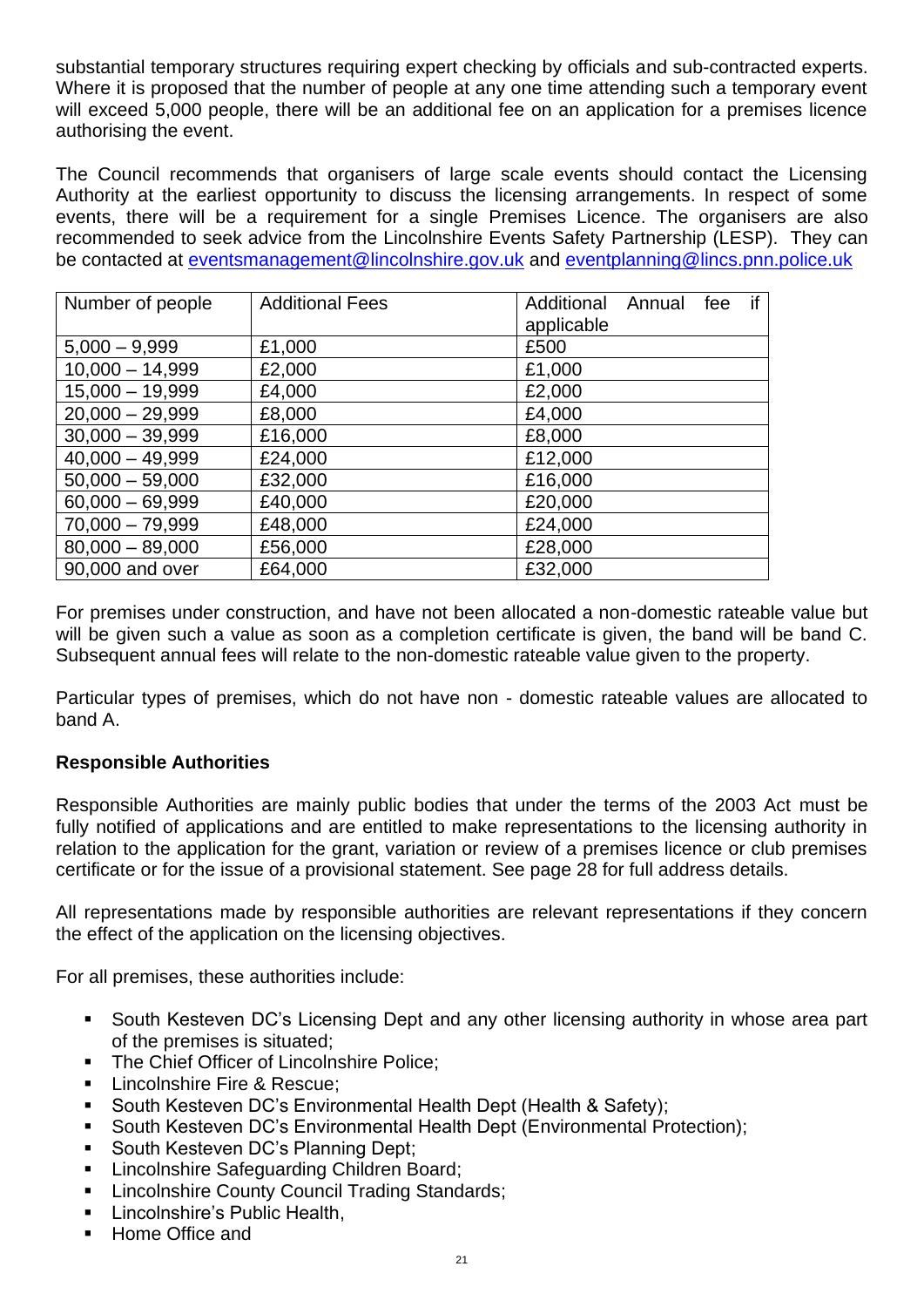In relation to a vessel, but no other premises, responsible authorities also include navigation authorities within the meaning of section 221(1) of the Water Resources Act 1991 that have statutory functions in relation to the waters where the vessel is usually moored or berthed or any waters where it is proposed to be navigated at a time when it is used for licensable activities.

#### **PLEASE NOTE THE INFORMATION CONTAINED IN THIS GUIDANCE DOCUMENT IS THE LICENSING AUTHORITY'S UNDERSTANDING OF THE CURRENT LEGISLATION AND IS SUBJECT TO ALTERATION AT ANY TIME. APPLICANTS ARE STRONGLY ADVISED TO CONSIDER SEEKING ADVICE FROM A QUALIFIED PROFESSIONAL**.

FURTHER INFORMATION CAN BE OBTAINED FROM THE LICENSING TEAM AT THE COUNCIL OFFICES, ST PETER'S HILL, GRANTHAM NG31 6PZ, ON TELEPHONE NUMBER 01476 406080, BY EMAIL TO [licensing@southkesteven.gov.uk,](mailto:licensing@southkesteven.gov.uk) OR THE COUNCIL'S WEBSITE: [http://www.southkesteven.gov.uk](http://www.southkesteven.gov.uk/) (Business, Trade & Licensing) WHICH CONTAINS LINKS TO OTHER WEBSITES.

#### **Please send the completed application and payment to: The Licensing Team, South Kesteven District Council, St Peter's Hill, Grantham NG31 6PZ. Cheques to be made payable to SKDC**

A copy of the application must also be sent to the following responsible authorities on the same day as the application is given to the authority:

### **N.B. CONSULTATION WITH ALL RESPONSIBLE AUTHORITIES IS ENCOURAGED PRIOR TO THE SUBMISSION OF THE APPLICATION.**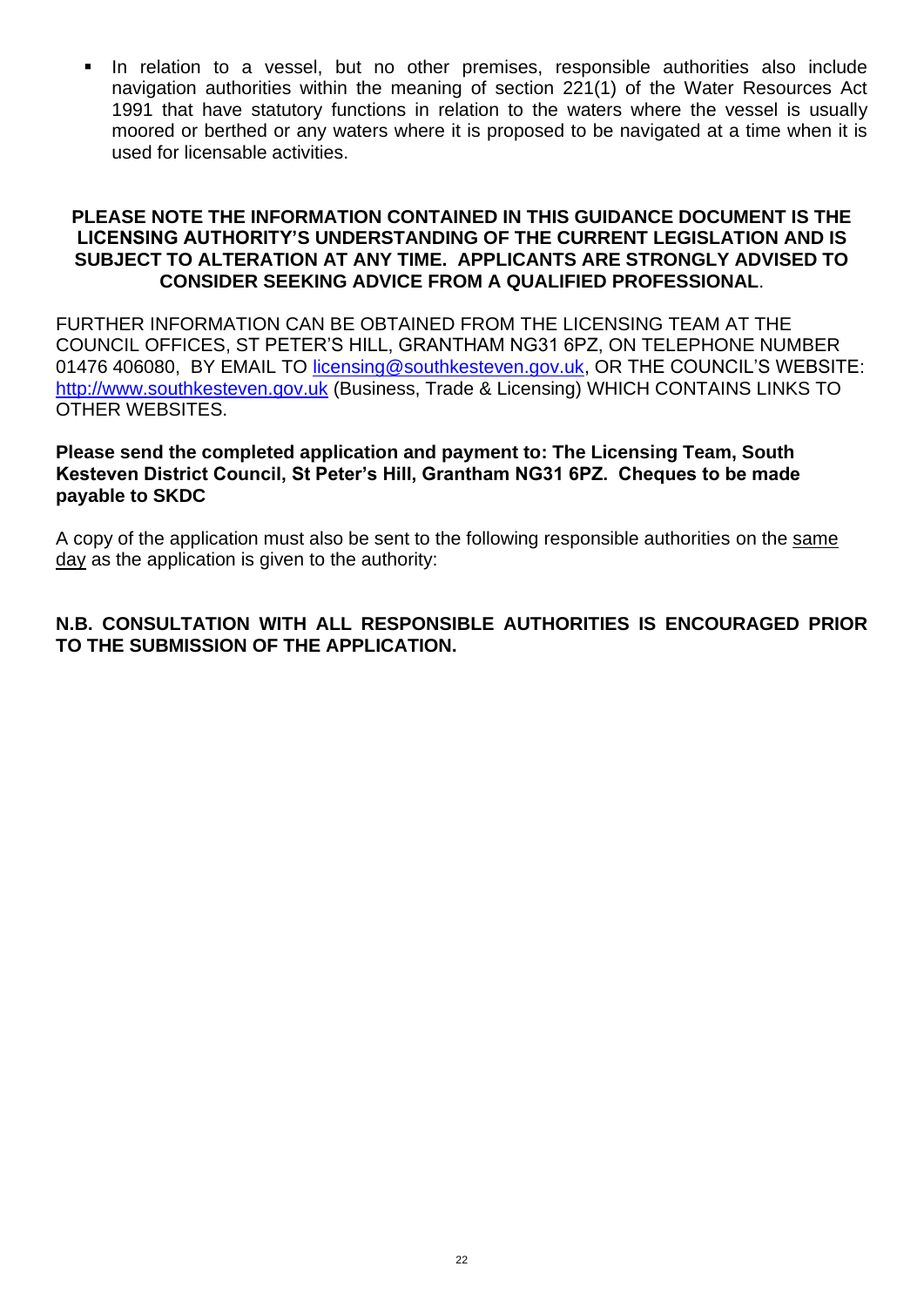| <b>Responsible Authorities</b>             |                                           |  |  |
|--------------------------------------------|-------------------------------------------|--|--|
| <b>Police:</b>                             | Fire:                                     |  |  |
| The Chief Officer of Lincs Police          | Lincolnshire Fire and Rescue              |  |  |
| Alcohol Licensing Team,                    | <b>Harlaxton Road</b>                     |  |  |
| Myle Cross Centre,                         | Grantham                                  |  |  |
| Macaulay Drive,                            | <b>NG317SG</b>                            |  |  |
| St Giles,                                  | fire.safety@lincoln.fire-uk.org           |  |  |
| Lincoln.                                   |                                           |  |  |
| LN <sub>2</sub> 4EL                        |                                           |  |  |
| countylicensinggroup@lincs.pnn.police.uk   |                                           |  |  |
| Planning:                                  | Environmental Health (health & safety)    |  |  |
| <b>Planning &amp; Building Control</b>     | South Kesteven District Council           |  |  |
| South Kesteven District Council            | <b>Council Offices</b>                    |  |  |
| <b>Council Offices</b>                     | St Peter's Hill                           |  |  |
| St Peter's Hill                            | Grantham, NG31 6PZ                        |  |  |
| Grantham, NG31 6PZ                         | 01476 406080                              |  |  |
| 01476 406080                               | ehs@southkesteven.gov.uk                  |  |  |
| planning@southkesteven.gov.uk              |                                           |  |  |
|                                            |                                           |  |  |
| <b>Lincolnshire Trading Standards</b>      | <b>Lincolnshire Safeguarding Children</b> |  |  |
| <b>County Offices</b>                      | <b>Board</b>                              |  |  |
| <b>Newlands</b>                            | <b>Stacey Waller, LSCB Manager</b>        |  |  |
| Lincoln                                    | <b>Lincolnshire Social Services</b>       |  |  |
| LN1 1YL                                    | <b>Orchard House</b>                      |  |  |
| tradingstandards@lincolnshire.gov.uk       | <b>Orchard Street</b>                     |  |  |
|                                            | Lincoln, LN1 1BA                          |  |  |
|                                            | 01522 552208                              |  |  |
|                                            | 07789 944440                              |  |  |
|                                            | Stacey.Waller@lincolnshire.gov.uk         |  |  |
| <b>Environmental Health (Environmental</b> | <b>Public Health</b>                      |  |  |
| <b>Protection)</b>                         | Simon Gladwin                             |  |  |
| South Kesteven District Council            | Public Health Division,                   |  |  |
| <b>Council Offices</b>                     | Adult Care and Community Wellbeing,       |  |  |
| St Peter's Hill                            | Room 3A Orchard House,                    |  |  |
| Grantham NG31 6PZ                          | Orchard Street,                           |  |  |
| 01476 406080                               | Lincoln.                                  |  |  |
| ehs@southkesteven.gov.uk                   | LN1 1BA                                   |  |  |
|                                            | 01522 552796                              |  |  |
|                                            | PublicHealthLicensing@lincolnshire.gov.uk |  |  |
| <b>Home Office</b>                         |                                           |  |  |
| <b>Alcohol Licensing Team</b>              |                                           |  |  |
| Home Office                                |                                           |  |  |
| <b>Lunar House</b>                         |                                           |  |  |
| 40 Wellesley Road                          |                                           |  |  |
| Croydon                                    |                                           |  |  |
| CR9 2BY                                    |                                           |  |  |
| alcohol@homeoffice.gsi.gov.uk              |                                           |  |  |
|                                            |                                           |  |  |